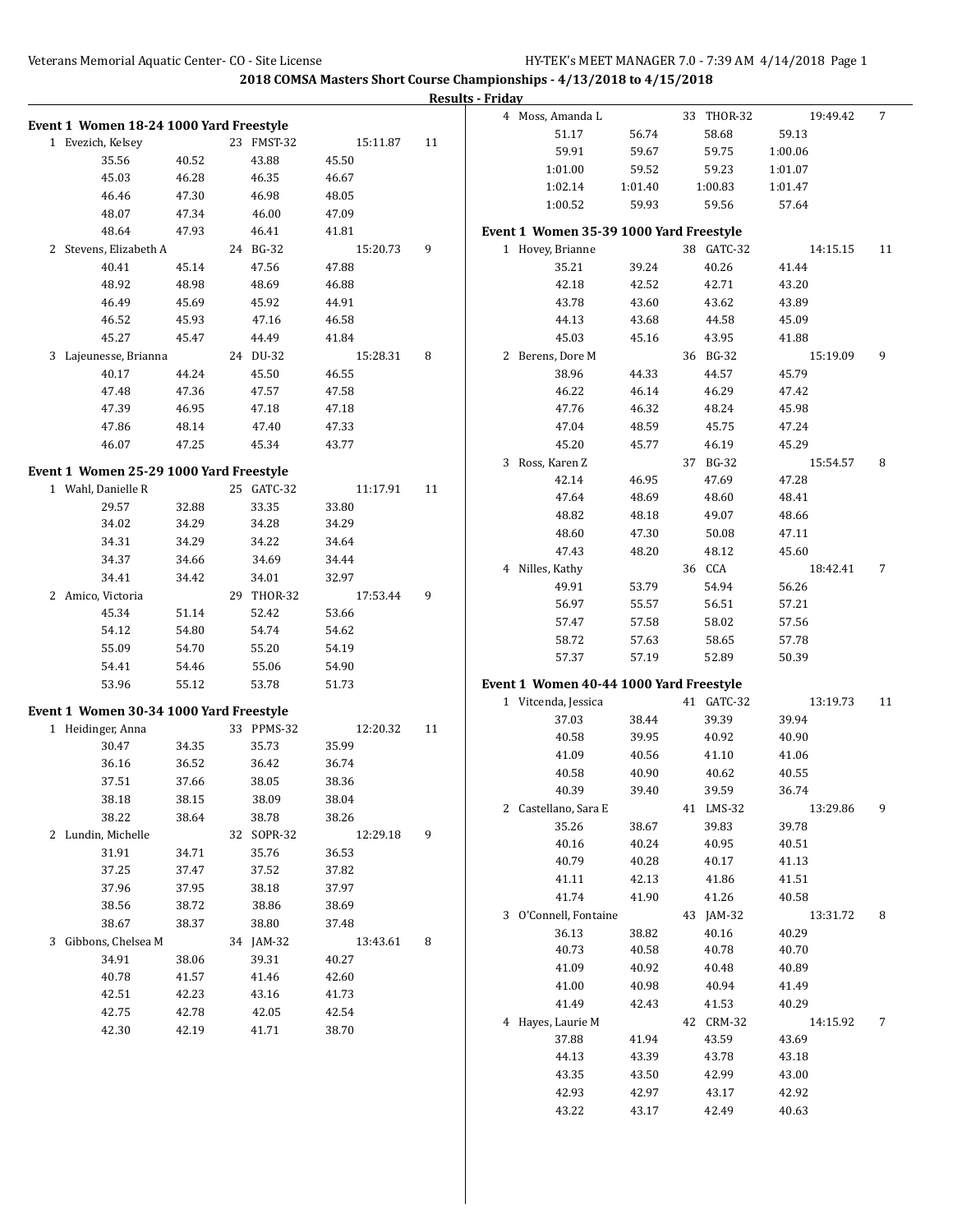|                                           |       |            |          |    | <b>Results - Friday</b>                 |       |            |          |    |
|-------------------------------------------|-------|------------|----------|----|-----------------------------------------|-------|------------|----------|----|
| (Event 1 Women 40-44 1000 Yard Freestyle) |       |            |          |    | Event 1 Women 50-54 1000 Yard Freestyle |       |            |          |    |
| 5 Soto, Sandra M                          |       | 43 THOR-32 | 16:39.75 | 6  | 1 Vanderpoel, Nicole L                  |       | 53 GATC-32 | 13:05.25 | 11 |
| 42.00                                     | 47.01 | 46.61      | 47.77    |    | 37.16                                   | 39.72 | 39.97      | 39.79    |    |
| 48.75                                     | 50.53 | 51.13      | 51.05    |    | 39.79                                   | 40.07 | 40.45      | 39.99    |    |
| 51.10                                     | 51.21 | 51.70      | 51.38    |    | 40.15                                   | 39.62 | 39.06      | 39.28    |    |
| 51.25                                     | 52.75 | 51.25      | 52.18    |    | 39.68                                   | 39.25 | 39.49      | 39.18    |    |
| 52.97                                     | 51.81 | 51.31      | 45.99    |    | 38.76                                   | 38.95 | 37.91      | 36.98    |    |
| Event 1 Women 45-49 1000 Yard Freestyle   |       |            |          |    | 2 Butler, Debra L                       |       | 54 GATC-32 | 14:00.64 | 9  |
| 1 Wagner, Heather L                       |       | 45 PPMS-32 | 11:52.94 | 11 | 33.63                                   | 39.10 | 42.52      | 43.03    |    |
| 30.39                                     | 33.08 | 33.94      | 34.69    |    | 43.04                                   | 43.02 | 43.11      | 43.23    |    |
| 34.81                                     | 35.24 | 35.68      | 36.01    |    | 43.13                                   | 43.00 | 43.10      | 43.49    |    |
| 35.87                                     | 35.90 | 35.82      | 36.01    |    | 43.30                                   | 43.41 | 42.96      | 42.98    |    |
| 36.43                                     | 36.44 | 36.56      | 37.12    |    | 43.03                                   | 42.72 | 41.65      | 37.19    |    |
| 37.38                                     | 37.38 | 37.47      | 36.72    |    | 3 Hyre, Anne                            |       | 50 GATC-32 | 14:01.15 | 8  |
| 2 Dussliere, Julie F                      |       | 45 JDAM-32 | 12:39.06 | 9  | 34.92                                   | 39.27 | 40.96      | 41.74    |    |
| 33.40                                     | 36.25 | 37.06      | 37.52    |    | 41.73                                   | 42.34 | 42.74      | 43.21    |    |
| 37.74                                     | 37.59 | 37.69      | 37.72    |    | 42.39                                   | 43.24 | 44.04      | 43.01    |    |
| 37.65                                     | 37.74 | 38.26      | 38.67    |    | 43.13                                   | 43.74 | 43.14      | 43.51    |    |
| 38.88                                     | 39.02 | 39.11      | 39.38    |    | 43.52                                   | 42.54 | 42.09      | 39.89    |    |
| 39.38                                     | 39.13 | 38.78      | 38.09    |    | 4 Derr, Kirsten L                       |       | 53 DU-32   | 14:10.43 | 7  |
| 3 Garland, Crystal                        |       | 46 GATC-32 | 12:46.27 | 8  | 38.72                                   | 41.67 | 42.58      | 43.04    |    |
| 34.45                                     | 37.80 | 38.21      | 38.51    |    | 43.68                                   | 43.08 | 43.62      | 43.95    |    |
| 38.43                                     | 38.59 | 38.67      | 38.98    |    | 43.37                                   | 42.82 | 43.50      | 42.04    |    |
| 38.50                                     | 38.33 | 38.66      | 38.45    |    | 42.27                                   | 43.72 | 43.58      | 41.98    |    |
| 38.85                                     | 38.80 | 39.20      | 39.21    |    | 43.23                                   | 43.13 | 41.35      | 39.10    |    |
| 39.28                                     | 38.96 | 38.47      | 35.92    |    | 5 Wecksler, Michelle                    |       | 51 CCA     | 18:39.58 | 6  |
| 4 Headrick, Leslie                        |       | 46 CMS-32  | 13:47.59 | 7  | 52.31                                   | 53.94 | 56.61      | 56.63    |    |
| 33.52                                     | 37.77 | 39.81      | 40.69    |    | 57.15                                   | 56.75 | 56.23      | 57.21    |    |
| 40.88                                     | 41.72 | 41.93      | 41.87    |    | 57.10                                   | 57.23 | 56.76      | 57.64    |    |
| 42.43                                     | 42.12 | 42.76      | 42.99    |    | 57.07                                   | 57.45 | 57.22      | 56.88    |    |
| 42.25                                     | 41.51 | 42.43      | 42.73    |    | 56.53                                   | 55.30 | 54.99      | 48.58    |    |
| 41.95                                     | 42.90 | 43.29      | 42.04    |    | Event 1 Women 55-59 1000 Yard Freestyle |       |            |          |    |
| 5 McAfee, Karolyn                         |       | 49 CAC-32  | 14:07.72 | 6  | 1 Najjar, Ellie S                       |       | 56 DU-32   | 12:01.12 | 11 |
| 38.45                                     | 41.60 | 42.12      | 42.84    |    | 32.07                                   | 34.35 | 35.51      | 36.17    |    |
| 42.43                                     | 42.97 | 43.24      | 43.41    |    | 36.27                                   | 36.53 | 36.34      | 36.57    |    |
| 43.03                                     | 43.30 | 42.59      | 42.63    |    | 36.56                                   | 36.42 | 36.16      | 36.24    |    |
| 42.70                                     | 42.62 | 42.81      | 42.60    |    | 36.32                                   | 36.47 | 36.77      | 36.92    |    |
| 42.46                                     | 42.43 | 42.11      | 41.38    |    | 36.27                                   | 36.67 | 36.78      | 35.73    |    |
| 6 Hartney, Tanya                          |       | 45 JAM-32  | 14:23.28 | 5  | 2 Steffe, Kathleen                      |       | 55 CAC-32  | 12:45.45 | 9  |
| 39.56                                     | 42.06 | 42.58      | 43.43    |    | 34.98                                   | 37.73 | 39.05      | 39.32    |    |
| 43.09                                     | 43.64 | 43.56      | 44.11    |    | 39.34                                   | 38.73 | 38.57      | 38.35    |    |
| 43.93                                     | 44.04 | 43.60      | 43.77    |    | 38.29                                   | 38.94 | 38.26      | 38.45    |    |
| 43.60                                     | 43.58 | 44.14      | 43.51    |    | 38.07                                   | 38.35 | 38.17      | 38.17    |    |
| 43.76                                     | 43.85 | 42.52      | 40.95    |    | 38.36                                   | 38.79 | 38.31      | 37.22    |    |
| 7 Kinnersley, Darcy                       |       | 47 GATC-32 | 14:39.71 | 4  | 3 Garnier, Kathy L                      |       | 57 CAC-32  | 12:50.98 | 8  |
| 40.04                                     | 44.77 | 46.44      | 47.23    |    | 32.39                                   | 35.91 | 37.24      | 38.04    |    |
| 46.84                                     | 46.75 | 46.72      | 46.51    |    | 38.11                                   | 38.61 | 39.12      | 38.62    |    |
| 46.44                                     | 46.25 | 47.34      | 46.72    |    | 38.88                                   | 39.92 | 39.18      | 39.35    |    |
| 48.89                                     | 48.31 | 47.93      | 47.48    |    | 39.09                                   | 39.10 | 39.14      | 39.49    |    |
| 47.21                                     | 45.94 | 41.94      |          |    | 39.53                                   | 39.80 | 40.37      | 39.09    |    |
| 8 Llewellyn, Jody                         |       | 46 CCA     | 15:55.62 | 3  | 4 Dullea, Melanie J                     |       | 56 SS      | 13:35.92 | 7  |
| 36.63                                     | 42.91 | 46.00      | 47.02    |    | 40.06                                   | 38.76 | 40.49      | 40.72    |    |
| 48.33                                     | 49.04 | 48.88      | 49.12    |    | 40.75                                   | 41.31 | 41.07      | 40.98    |    |
| 49.38                                     | 48.98 | 49.75      | 50.10    |    | 41.91                                   | 41.02 | 40.96      | 40.93    |    |
| 49.45                                     | 49.60 | 49.70      | 1:38.77  |    | 41.39                                   | 41.50 | 40.67      | 41.03    |    |
| 49.00                                     | 46.91 | 46.05      |          |    | 41.18                                   | 40.89 | 40.65      | 39.65    |    |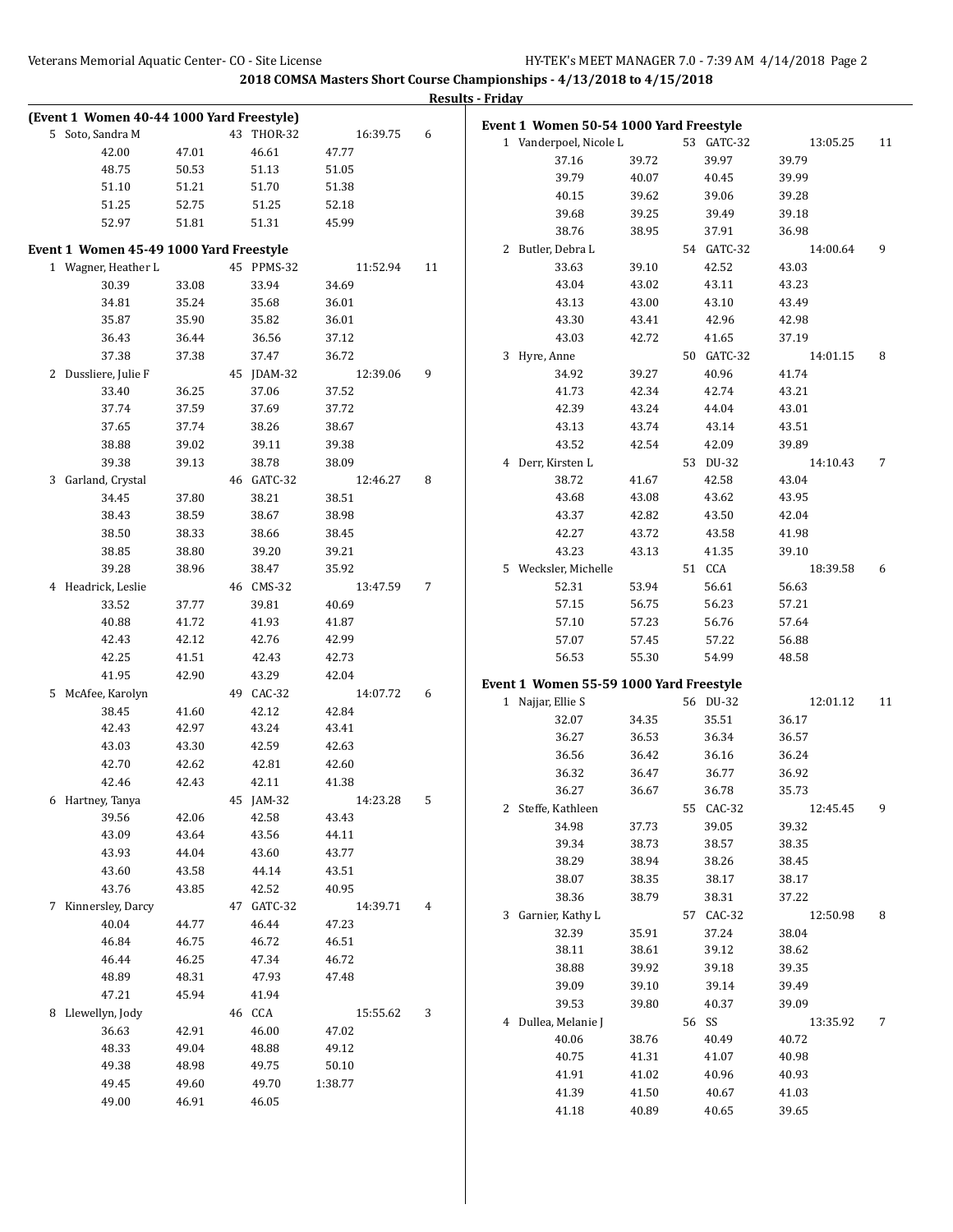|          |                                           |         |            |           |    | <b>Results - Friday</b>                 |         |            |           |    |
|----------|-------------------------------------------|---------|------------|-----------|----|-----------------------------------------|---------|------------|-----------|----|
|          | (Event 1 Women 55-59 1000 Yard Freestyle) |         |            |           |    | Event 1 Women 65-69 1000 Yard Freestyle |         |            |           |    |
|          | 5 Van Harte, Eva M                        |         | 56 FMST-32 | 13:39.13  | 6  | 1 Roche, Carolyn M                      |         | 66 BAM-32  | 14:25.65  | 11 |
|          | 35.93                                     | 39.71   | 40.98      | 41.75     |    | 37.00                                   | 41.28   | 42.79      | 43.24     |    |
|          | 41.80                                     | 41.53   | 41.45      | 41.58     |    | 43.86                                   | 43.87   | 43.75      | 43.85     |    |
|          | 41.35                                     | 41.30   | 41.09      | 41.30     |    | 43.98                                   | 43.88   | 43.65      | 43.71     |    |
|          | 40.91                                     | 41.34   | 41.49      | 41.33     |    | 43.87                                   | 43.94   | 44.08      | 44.16     |    |
|          | 41.75                                     | 41.52   | 41.10      | 39.92     |    | 44.23                                   | 44.18   | 43.57      | 42.76     |    |
|          | 6 McDonald, Kae                           |         | 55 SOPR-32 | 15:24.58  | 5  | 2 Laney, Judith B                       |         | 65 DU-32   | 15:09.68  | 9  |
|          | 39.63                                     | 44.67   | 46.33      | 46.99     |    | 41.95                                   | 44.34   | 45.93      | 46.24     |    |
|          | 47.24                                     | 47.32   | 46.44      | 47.26     |    | 46.37                                   | 46.33   | 45.81      | 46.22     |    |
|          | 46.89                                     | 47.51   | 47.00      | 48.05     |    | 45.79                                   | 45.50   | 45.65      | 46.21     |    |
|          | 46.33                                     | 47.05   | 47.01      | 46.41     |    | 45.91                                   | 46.11   | 46.11      | 45.23     |    |
|          | 46.60                                     | 46.47   | 45.33      | 44.05     |    | 46.44                                   | 46.10   | 44.88      | 42.56     |    |
|          | 7 Przekwas, Julie                         |         | 55 DU-32   | 15:40.74  | 4  | 3 Fouts, Susan                          |         | 67 GATC-32 | 15:25.06  | 8  |
|          | 43.50                                     | 47.38   | 47.40      | 47.24     |    | 43.71                                   | 45.72   | 46.02      | 46.88     |    |
|          | 47.85                                     | 47.98   | 47.98      | 47.83     |    | 46.78                                   | 46.38   | 46.59      | 46.51     |    |
|          | 48.18                                     | 47.22   | 47.54      | 47.30     |    | 47.42                                   | 46.49   | 46.92      |           |    |
|          | 47.23                                     | 48.34   | 47.84      | 47.35     |    |                                         |         |            | 46.76     |    |
|          | 47.84                                     | 46.78   | 46.97      | 40.99     |    | 46.94                                   | 46.68   | 46.85      | 46.61     |    |
|          | 8 Townley, Antoinette                     |         | 58 THOR-32 | 17:32.43  | 3  | 45.80                                   | 46.12   | 45.73      | 44.15     |    |
|          | 47.44                                     | 52.06   | 53.19      | 54.26     |    | 4 Schickli, Jeanne H                    |         | 65 UC32-32 | 16:32.29  | 7  |
|          | 54.50                                     | 54.51   | 54.21      | 54.01     |    | 42.55                                   | 47.50   | 49.88      | 50.55     |    |
|          | 53.84                                     | 53.40   | 52.89      | 53.35     |    | 50.70                                   | 51.04   | 50.23      | 51.91     |    |
|          | 53.09                                     | 53.32   | 53.04      | 53.18     |    | 49.19                                   | 51.44   | 49.56      | 50.41     |    |
|          | 53.11                                     | 52.31   | 50.47      | 46.25     |    | 49.96                                   | 50.29   | 50.14      | 51.65     |    |
|          | 9 Andersson, Pia                          |         | 57 CCA     | 20:13.71  | 2  | 49.89                                   | 51.25   | 50.57      | 43.58     |    |
|          | 46.15                                     | 55.66   | 59.09      | 1:01.68   |    | 5 Young, Lydia L                        |         | 69 BRKM-32 | 18:49.38  | 6  |
|          | 1:04.17                                   | 1:03.16 | 1:04.23    | 1:03.60   |    | 48.10                                   | 52.40   | 54.57      | 55.90     |    |
|          | 1:03.69                                   | 1:02.84 | 1:03.54    | 1:01.90   |    | 56.23                                   | 56.67   | 56.03      | 56.27     |    |
|          | 1:00.00                                   | 1:02.71 | 1:01.93    | 1:00.46   |    | 56.81                                   | 58.31   | 58.17      | 57.77     |    |
|          | 1:00.79                                   | 1:00.75 | 1:01.40    | 55.96     |    | 57.28                                   | 58.71   | 57.73      | 57.95     |    |
|          | 10 Clendenen, Karen A                     |         | 55 CCA     | 24:13.67  | 1  | 58.69                                   | 59.21   | 56.99      | 55.59     |    |
|          | 1:10.68                                   | 1:12.56 | 1:13.15    | 1:14.50   |    | --- Panos, Angie                        |         | 68 CCA     | X19:25.13 |    |
|          | 1:13.62                                   | 1:17.16 | 1:13.22    | 1:15.67   |    | 53.12                                   | 57.33   | 59.18      | 58.87     |    |
|          | 1:14.37                                   | 1:13.12 | 1:12.99    | 1:14.34   |    | 58.76                                   | 58.56   | 59.34      | 59.05     |    |
|          | 1:14.41                                   | 1:12.66 | 1:12.72    | 1:12.01   |    | 59.36                                   | 58.95   | 58.41      | 58.92     |    |
|          | 1:13.83                                   | 1:10.55 | 1:10.30    | 1:01.81   |    | 58.43                                   | 58.88   | 59.16      | 58.58     |    |
| $\cdots$ | Morrison, Mary E                          |         | 58 CMS-32  | X18:42.25 |    | 58.92                                   | 58.70   | 58.59      | 54.02     |    |
|          | 48.90                                     | 57.83   | 59.07      | 58.59     |    | Event 1 Women 70-74 1000 Yard Freestyle |         |            |           |    |
|          | 59.35                                     | 58.35   | 59.03      | 59.11     |    | 1 Anziano, Marcia                       |         | 73 OPA-32  | 18:01.70  | 11 |
|          | 58.39                                     | 58.86   | 58.83      | 58.43     |    | 49.84                                   | 53.98   | 53.77      | 53.32     |    |
|          | 57.59                                     | 57.54   | 57.76      | 58.11     |    | 53.71                                   | 55.00   | 54.44      | 54.60     |    |
|          | 57.73                                     | 57.76   | 57.20      | 23.82     |    | 55.14                                   | 55.74   | 54.83      | 54.81     |    |
|          |                                           |         |            |           |    | 54.52                                   | 54.69   | 54.22      | 54.25     |    |
|          | Event 1 Women 60-64 1000 Yard Freestyle   |         |            |           |    | 54.61                                   | 54.94   | 54.22      | 51.07     |    |
|          | 1 Kerr, Ann                               |         | 61 GATC-32 | 14:34.28  | 11 | 2 Prall, Winifred S                     |         | 70 GATC-32 | 18:18.41  | 9  |
|          | 38.53                                     | 42.03   | 43.32      | 43.21     |    | 47.98                                   | 53.11   | 55.41      | 56.97     |    |
|          | 43.08                                     | 43.29   | 43.50      | 43.93     |    | 55.29                                   | 55.42   | 56.42      | 56.36     |    |
|          | 44.31                                     | 44.53   | 44.49      | 44.44     |    | 57.20                                   | 55.36   | 54.33      | 54.87     |    |
|          | 44.33                                     | 44.07   | 44.71      | 44.77     |    | 56.28                                   | 55.27   | 55.61      | 55.62     |    |
|          | 44.64                                     | 44.79   | 45.67      | 42.64     |    | 55.71                                   | 55.25   | 54.16      | 51.79     |    |
|          | 2 Guidas, Claire M                        |         | 60 SOPR-32 | 17:22.81  | 9  | 3 Noble, Ann                            |         | 70 CCA     | 21:11.27  | 8  |
|          | 45.11                                     | 52.85   | 53.23      | 53.10     |    | 55.16                                   | 1:03.10 | 1:03.08    | 1:04.19   |    |
|          | 53.01                                     | 52.75   | 53.58      | 53.26     |    | 1:04.14                                 | 1:04.88 | 1:05.42    | 1:03.68   |    |
|          | 52.98                                     | 52.52   | 52.61      | 53.08     |    | 1:04.84                                 | 1:06.65 | 1:02.93    | 1:04.17   |    |
|          | 53.01                                     | 52.19   | 52.97      | 52.45     |    | 1:05.38                                 | 1:04.09 | 1:04.34    | 1:02.80   |    |
|          | 53.27                                     | 52.11   | 51.13      | 47.60     |    | 1:04.08                                 | 1:03.26 | 1:04.21    | 1:00.87   |    |
|          |                                           |         |            |           |    |                                         |         |            |           |    |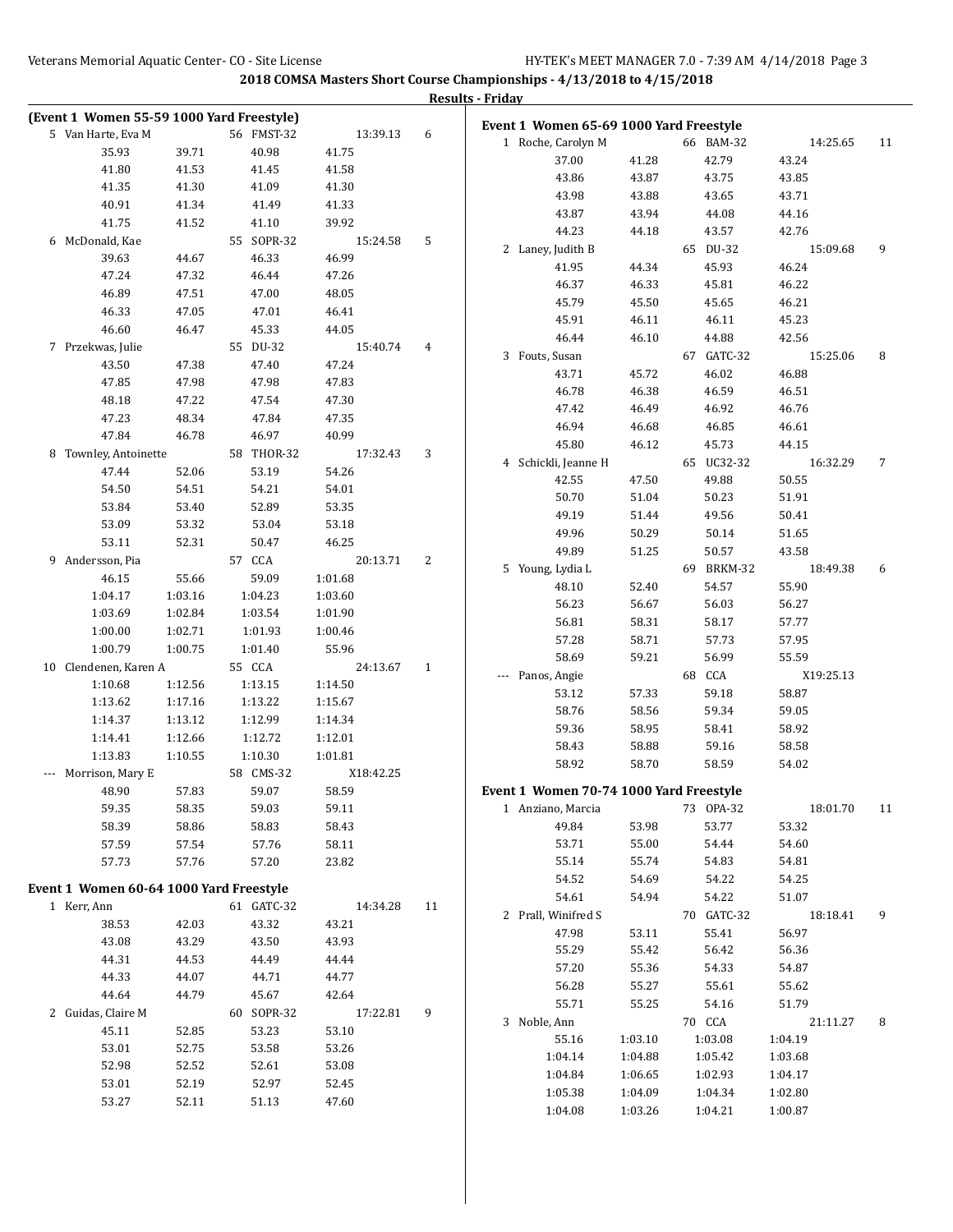|                                       |       |            |          |    | <b>Results - Friday</b>               |                |                     |                   |    |
|---------------------------------------|-------|------------|----------|----|---------------------------------------|----------------|---------------------|-------------------|----|
| Event 1 Men 18-24 1000 Yard Freestyle |       |            |          |    | 2 Riccardi, Demian                    |                | 40 BG-32            | 12:46.82          | 9  |
| 1 Porras, Felipe                      |       | 22 FMST-32 | 12:45.02 | 11 | 35.04                                 | 37.91          | 37.70               | 44.64             |    |
| 32.89                                 | 36.97 | 37.76      | 38.19    |    | 38.90                                 | 38.56          | 38.33               | 38.29             |    |
| 39.04                                 | 39.27 | 39.30      | 39.45    |    | 38.50                                 | 38.44          | 38.94               | 38.57             |    |
| 39.15                                 | 39.30 | 39.32      | 39.95    |    | 38.30                                 | 38.67          | 38.41               | 38.10             |    |
| 39.55                                 | 39.36 | 39.91      | 37.71    |    | 38.53                                 | 39.12          | 38.18               | 33.69             |    |
| 37.76                                 | 38.40 | 37.98      | 33.76    |    | 3 Edwards, Dan                        |                | 44 CMS-32           | 13:30.00          | 8  |
|                                       |       |            |          |    | 27.37                                 | 30.25          | 29.95               | 30.37             |    |
| Event 1 Men 25-29 1000 Yard Freestyle |       |            |          |    | 52.43                                 | 42.56          | 41.38               | 40.88             |    |
| 1 Sloss, Ryan                         |       | 27 DU-32   | 13:56.85 | 11 | 42.54                                 | 41.02          | 42.55               | 41.33             |    |
| 32.28                                 | 37.06 | 37.88      | 39.93    |    | 41.96                                 | 43.33          | 43.11               | 44.20             |    |
| 39.29                                 | 40.39 | 40.90      | 40.84    |    | 43.54                                 | 44.48          | 44.14               | 42.61             |    |
| 41.24                                 | 40.92 | 41.53      | 41.37    |    | 4 Bovo, Bovo F                        |                | 44 CCA              | 14:58.89          | 7  |
| 41.50                                 | 40.42 | 40.95      | 40.92    |    | 38.61                                 | 38.50          |                     |                   |    |
| 41.25                                 | 41.22 | 41.92      | 1:15.04  |    | 40.33                                 |                |                     | 2:18.96           |    |
| Event 1 Men 30-34 1000 Yard Freestyle |       |            |          |    |                                       |                | 45.79               | 1:34.52           |    |
| 1 Fahey, Sean P                       |       | 32 GATC-32 | 11:56.85 | 11 |                                       |                | 46.15               |                   |    |
| 30.44                                 | 34.20 | 35.56      | 35.89    |    |                                       | 47.22          | 1:32.28             |                   |    |
| 36.22                                 | 35.97 | 36.27      | 36.22    |    | Event 1 Men 45-49 1000 Yard Freestyle |                |                     |                   |    |
| 36.44                                 | 36.21 | 36.63      | 36.46    |    | 1 Villarreal, George C                |                | 46 FAST-32          | 11:14.74          | 11 |
| 36.38                                 | 36.28 | 36.90      | 37.08    |    | 31.10                                 | 32.89          | 32.80               | 32.97             |    |
| 36.55                                 | 36.45 | 36.28      | 34.42    |    | 33.59                                 | 33.22          | 33.69               | 33.75             |    |
| Event 1 Men 35-39 1000 Yard Freestyle |       |            |          |    | 33.85                                 | 33.74          | 33.89               | 34.09             |    |
| 1 Fleischmann, Brian                  |       | 39 PPMS-32 | 10:23.08 | 11 | 34.31                                 | 34.21          | 34.49               | 34.15             |    |
| 28.66                                 | 30.85 | 30.91      | 31.09    |    | 34.58                                 | 34.46          | 34.72               | 34.24             |    |
| 31.36                                 | 31.27 | 31.28      | 31.40    |    | 2 Torres, Mark                        |                | 48 HRMC-32          | 11:56.53          | 9  |
| 31.20                                 | 31.27 | 30.98      | 31.80    |    | 29.34                                 | 32.46          | 33.10               | 33.73             |    |
| 31.38                                 | 31.44 | 31.79      | 31.89    |    | 34.92                                 | 35.50          | 35.75               | 36.12             |    |
| 31.42                                 | 31.79 | 31.24      | 30.06    |    | 36.61                                 | 36.56          | 37.03               | 36.88             |    |
| 2 Batchelder, John R                  |       | 37 FMST-32 | 10:50.98 | 9  | 36.70                                 | 37.40          | 37.34               | 37.61             |    |
| 28.74                                 | 31.14 | 32.11      | 32.50    |    | 37.81                                 | 37.94          | 37.69               | 36.04             |    |
| 32.89                                 | 32.86 | 32.89      | 33.04    |    | 3 Murphy, Seth                        |                | 48 FMST-32          | 12:42.59          | 8  |
| 33.09                                 | 32.79 | 32.66      | 33.27    |    | 34.39                                 | 37.13          | 37.58               | 38.28             |    |
| 33.22                                 | 33.28 | 32.67      | 33.01    |    | 38.44                                 | 38.23          | 38.28               | 38.11             |    |
| 33.09                                 | 33.22 | 32.68      | 31.83    |    | 38.38                                 | 38.48          | 38.52               | 38.15             |    |
| 3 Trinidad, Reuben D                  |       | 38 PPMS-32 | 11:01.85 | 8  | 38.72                                 | 38.64          | 38.75               | 38.77             |    |
| 27.93                                 | 31.72 | 32.30      | 32.75    |    | 38.84                                 | 38.94          | 38.62               | 37.34             |    |
| 32.85                                 | 33.29 | 33.26      | 33.74    |    | 4 Pazmino, Jorge E                    |                | 48 AM-32            | 13:26.20          | 7  |
| 34.11                                 | 33.58 | 33.91      | 33.67    |    | 31.35                                 | 36.08          | 37.74               | 38.20             |    |
| 33.36                                 | 33.75 | 33.73      | 34.08    |    | 37.95                                 | 37.78          | 38.27               | 39.02             |    |
| 33.94                                 | 33.92 | 33.58      | 32.38    |    | 40.60<br>42.74                        | 41.08          | 41.40<br>43.46      | 41.99             |    |
| 4 Owens, Daniel                       |       | 35 DU-32   | 13:30.50 | 7  | 44.52                                 | 43.36<br>43.62 | 43.00               | 43.59             |    |
| 35.35                                 | 38.41 | 38.91      | 39.18    |    | 5 Hilgartner, Rife                    |                |                     | 40.45             |    |
| 39.56                                 | 39.81 | 40.24      | 40.28    |    | 37.64                                 | 41.09          | 47 GATC-32<br>42.92 | 14:15.50<br>42.84 | 6  |
| 40.44                                 | 40.63 | 40.62      | 40.92    |    | 43.19                                 | 43.39          | 43.84               | 42.89             |    |
| 41.12                                 | 42.06 | 42.16      | 41.67    |    | 43.41                                 | 43.88          | 44.13               | 42.91             |    |
| 42.26                                 | 42.32 | 42.54      | 42.02    |    | 42.83                                 | 43.76          | 43.92               | 43.07             |    |
| Event 1 Men 40-44 1000 Yard Freestyle |       |            |          |    | 42.74                                 | 42.70          | 43.32               | 41.03             |    |
| 1 Robinson, Eric J                    |       | 41 PTT-32  | 12:06.00 | 11 | 6 Brown, Brian D                      |                | 47 CRM-32           | 15:47.09          | 5  |
| 29.41                                 | 31.87 | 32.07      | 34.15    |    | 41.99                                 | 42.82          | 43.83               | 46.22             |    |
| 34.66                                 | 34.93 | 36.06      | 36.60    |    | 45.90                                 | 47.49          | 48.49               | 47.92             |    |
| 37.54                                 | 38.61 | 38.58      | 38.79    |    | 48.75                                 | 50.13          | 49.32               | 49.09             |    |
| 38.63                                 | 38.58 | 38.00      | 38.05    |    | 48.61                                 | 50.10          | 48.87               | 48.75             |    |
| 37.56                                 | 37.69 | 37.63      | 36.59    |    | 48.65                                 | 46.68          | 47.09               | 46.39             |    |
|                                       |       |            |          |    |                                       |                |                     |                   |    |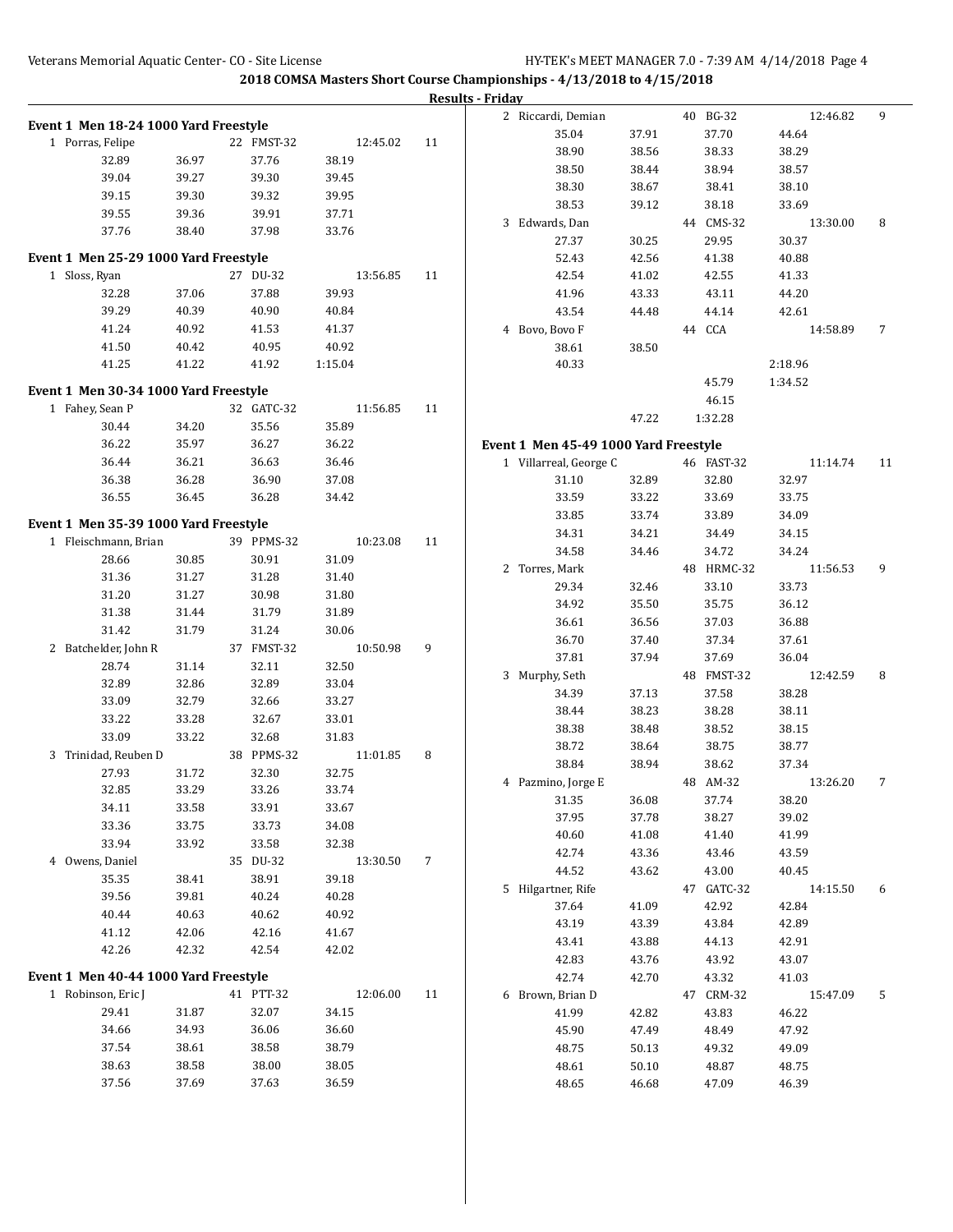|                                       |                |            |          |    | <b>Results - Friday</b>               |         |            |          |                |
|---------------------------------------|----------------|------------|----------|----|---------------------------------------|---------|------------|----------|----------------|
| Event 1 Men 50-54 1000 Yard Freestyle |                |            |          |    | 4 Ramirez, Alfonso                    |         | 56 BG-32   | 15:52.05 | $\overline{7}$ |
| 1 Barringer, Rob                      |                | 52 DU-32   | 11:28.15 | 11 | 43.97                                 | 48.52   | 49.10      | 49.14    |                |
| 29.56                                 | 32.41          | 33.19      | 33.66    |    | 48.85                                 | 50.43   | 49.23      | 49.36    |                |
| 33.83                                 | 33.75          | 34.10      | 34.16    |    | 50.29                                 | 50.54   | 50.27      | 50.59    |                |
| 34.37                                 | 34.29          | 34.40      | 34.86    |    | 52.41                                 | 51.74   | 51.22      | 50.82    |                |
| 35.01                                 | 35.15          | 35.11      | 35.57    |    | 51.40                                 | 52.31   | 51.86      |          |                |
| 35.65                                 | 36.30          | 36.63      | 36.15    |    | 5 Wilson, Bruce M                     |         | 55 UC32-32 | 19:39.68 | 6              |
|                                       |                |            |          |    | 50.14                                 | 54.46   | 57.17      | 59.57    |                |
| 2 Wise, Mike                          |                | 53 DU-32   | 11:32.71 | 9  | 1:00.09                               | 1:01.02 | 1:00.80    | 1:01.50  |                |
| 31.33                                 | 34.46          | 34.78      | 34.77    |    | 1:01.16                               | 1:00.36 | 59.40      | 1:00.67  |                |
| 34.77                                 | 34.72          | 34.79      | 34.69    |    | 58.92                                 | 59.36   | 1:00.02    | 59.71    |                |
| 35.11                                 | 34.92          | 34.89      | 34.97    |    | 59.80                                 | 59.25   | 59.46      | 56.82    |                |
| 35.16                                 | 35.13          | 34.98      | 35.46    |    | --- Cummins, Ron                      |         | 58 SSMS-32 | DQ       |                |
| 35.17                                 | 34.63          | 34.57      | 33.41    |    |                                       |         |            |          |                |
| 3 Brower, William P                   |                | 51 LMS-32  | 12:59.65 | 8  | Event 1 Men 60-64 1000 Yard Freestyle |         |            |          |                |
| 33.44                                 | 35.85          | 36.72      | 37.44    |    | 1 Heggy, Terry A                      |         | 63 SOPR-32 | 13:04.07 | 11             |
| 39.15                                 | 39.94          | 40.48      | 40.42    |    | 36.15                                 | 39.22   | 39.07      | 38.90    |                |
| 39.66                                 | 40.85          | 40.09      | 40.30    |    | 38.80                                 | 39.08   | 39.18      | 39.90    |                |
| 40.60                                 | 40.61          | 40.19      | 38.98    |    | 40.15                                 | 39.91   | 39.89      | 39.69    |                |
| 40.25                                 | 39.44          | 39.30      | 35.94    |    | 39.64                                 | 40.29   | 40.19      | 39.51    |                |
| 4 Le Vasseur, Andrew P                |                | 54 DU-32   | 15:10.94 | 7  | 39.08                                 | 38.90   | 38.59      | 37.93    |                |
| 38.46                                 | 44.14          | 46.08      | 45.78    |    | 2 Culp, Michael E                     |         | 62 SS      | 14:13.06 | 9              |
| 46.03                                 | 48.14          | 46.35      | 47.10    |    | 38.54                                 | 42.02   | 43.05      | 43.52    |                |
| 46.56                                 | 47.37          | 47.37      | 46.92    |    | 43.72                                 | 43.60   | 43.17      | 42.97    |                |
| 46.59                                 | 48.15          | 46.30      | 45.60    |    | 42.54                                 | 42.97   | 42.72      | 42.59    |                |
| 44.88                                 | 44.81          | 44.17      | 40.14    |    | 42.70                                 | 43.17   | 42.84      | 43.42    |                |
| 5 Mintz, Robert                       |                | 50 SOPR-32 | 16:02.44 | 6  | 42.96                                 | 42.53   | 42.47      | 41.56    |                |
| 39.40                                 | 43.75          | 45.58      | 46.64    |    | 3 Morrison, Jeffrey W                 |         | 63 CMS-32  | 15:15.68 | 8              |
| 48.39                                 | 47.51          | 48.18      | 47.70    |    | 41.69                                 | 45.61   | 47.02      | 48.21    |                |
| 49.06                                 | 49.02          | 49.70      | 48.78    |    | 47.69                                 | 48.05   | 47.98      | 46.69    |                |
| 47.63                                 | 48.26          | 1:38.66    | 2:36.41  |    | 46.27                                 | 46.46   | 45.23      | 44.96    |                |
| 47.77                                 |                |            |          |    | 45.67                                 | 45.86   | 46.88      | 45.01    |                |
| 6 Bennett, Dean W                     |                | 51 SS      | 18:27.39 | 5  | 45.67                                 | 45.30   | 43.86      | 41.57    |                |
| 49.31                                 | 50.44          | 53.17      | 52.93    |    | 4 Krainik, Gregory M                  |         | 63 DU-32   | 15:40.36 | 7              |
| 55.06                                 | 55.39          | 54.91      | 55.51    |    | 41.17                                 | 43.21   | 45.34      | 45.58    |                |
| 57.38                                 | 57.85          | 56.76      | 56.24    |    | 46.52                                 | 47.58   | 47.99      | 48.07    |                |
| 57.99                                 | 57.12          | 59.04      | 56.02    |    | 1:37.15                               | 49.51   | 49.04      | 48.73    |                |
| 57.94                                 | 55.77          | 55.86      | 52.70    |    | 48.24                                 | 49.44   | 49.71      | 49.21    |                |
|                                       |                |            |          |    | 49.17                                 | 47.97   | 44.37      |          |                |
| Event 1 Men 55-59 1000 Yard Freestyle |                | 56 FAST-32 | 12:13.24 | 11 | 5 McDonough, Jim                      |         | 62 CCA     | 15:41.74 | 6              |
| 1 Bakel, Joe J<br>35.55               | 37.15          | 37.10      | 37.06    |    | 39.28                                 | 44.55   | 46.66      | 47.07    |                |
| 36.82                                 | 36.27          | 36.76      | 36.55    |    | 48.04                                 | 48.73   | 48.39      | 48.01    |                |
| 36.44                                 | 36.57          | 36.09      | 36.02    |    | 49.05                                 | 47.67   | 48.57      | 47.90    |                |
| 36.80                                 | 36.93          | 36.63      | 37.26    |    | 48.67                                 | 49.17   | 49.07      | 47.77    |                |
|                                       |                |            |          |    | 47.48                                 | 46.50   | 46.27      | 42.89    |                |
| 36.93                                 | 37.30          | 36.88      | 36.13    |    |                                       |         |            |          |                |
| 2 Kelly, John F                       |                | 56 BG-32   | 14:28.62 | 9  | Event 1 Men 65-69 1000 Yard Freestyle |         |            |          |                |
| 40.39                                 | 42.46<br>42.90 | 42.86      | 44.74    |    | 1 O'Donnell, Michael P                |         | 65 FMST-32 | 13:27.13 | 11             |
| 43.83                                 |                | 43.59      | 43.84    |    | 33.96                                 | 37.76   | 40.13      | 40.04    |                |
| 43.47                                 | 43.06          | 43.34      | 43.23    |    | 40.14                                 | 40.56   | 41.11      | 41.28    |                |
| 43.83                                 | 43.97          | 43.80      | 43.85    |    | 41.32                                 | 41.30   | 41.17      | 41.28    |                |
| 43.68                                 | 44.27          | 43.48      | 44.03    |    | 41.52                                 | 41.49   | 41.80      | 40.82    |                |
| 3 Bever, Jeffrey L                    |                | 55 BG-32   | 15:41.17 | 8  | 41.37                                 | 40.79   | 40.98      | 38.31    |                |
| 43.73                                 | 43.16          | 45.20      | 46.38    |    | 2 Ott, William A                      |         | 65 JAM-32  | 21:40.51 | 9              |
| 47.30                                 | 47.32          | 47.14      | 48.45    |    | 53.67                                 | 1:00.66 | 1:03.27    | 1:03.79  |                |
| 49.03                                 | 48.11          | 46.98      | 48.06    |    | 1:04.44                               | 1:03.28 | 1:07.28    | 1:06.49  |                |
| 47.74                                 | 47.53          | 48.49      | 47.89    |    | 1:05.29                               | 1:07.23 | 1:06.39    | 2:10.93  |                |
| 47.61                                 | 47.78          | 47.30      | 45.97    |    | 1:06.42                               | 1:08.87 | 1:06.51    | 1:08.39  |                |
|                                       |                |            |          |    | 1:07.62                               | 1:06.19 | 1:03.79    |          |                |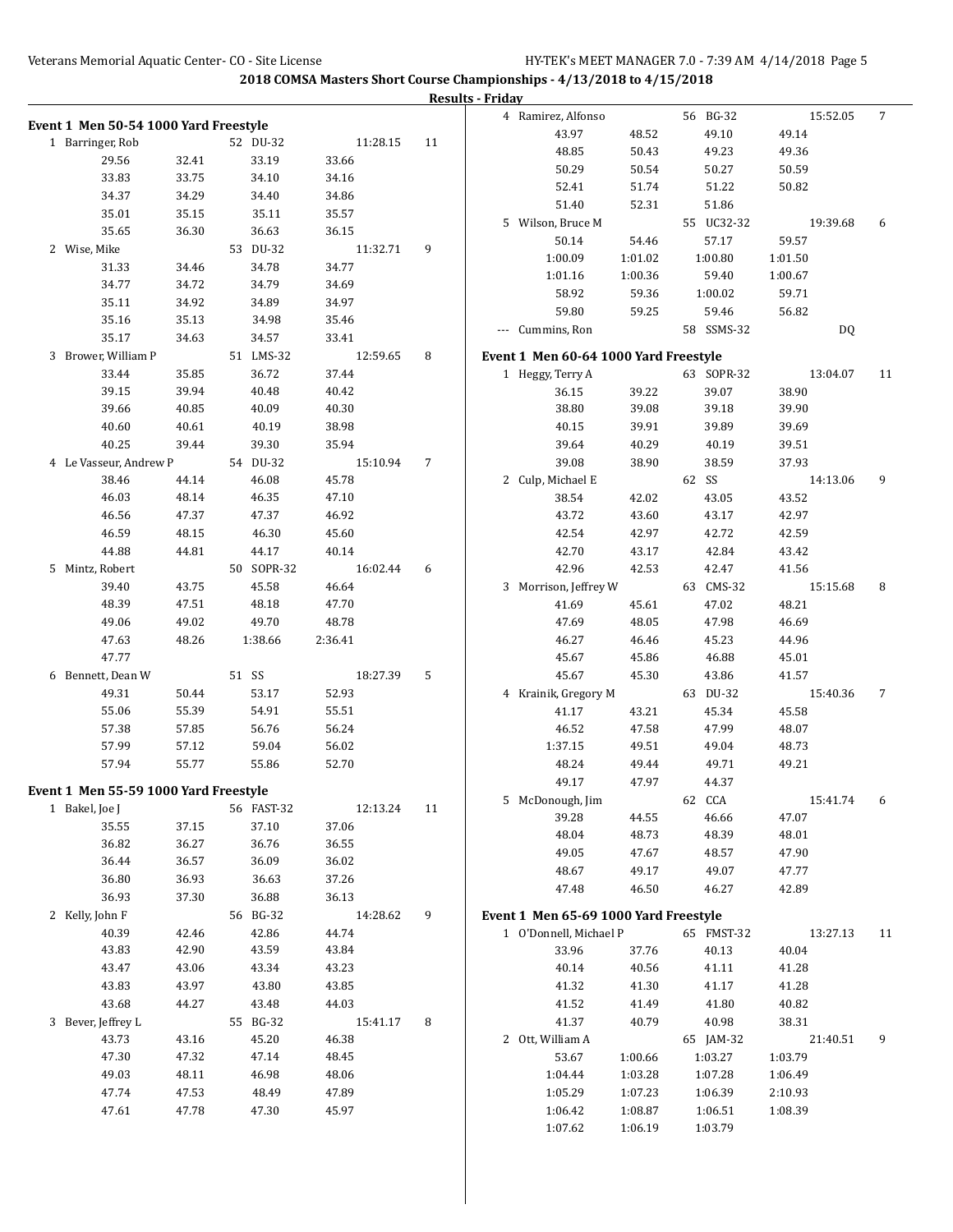|                                         |                |                |                |                | <b>Results - Friday</b>                                    |         |            |         |                |
|-----------------------------------------|----------------|----------------|----------------|----------------|------------------------------------------------------------|---------|------------|---------|----------------|
| (Event 1 Men 65-69 1000 Yard Freestyle) |                |                |                |                | 3 Amico, Victoria                                          |         | 29 THOR-32 |         | 8<br>30:29.56  |
| 3 Linn, Michael J                       |                | 68 BG-32       |                | 8<br>29:24.28  | 47.82                                                      | 53.02   | 53.97      | 54.82   |                |
| 1:12.35                                 | 1:23.46        | 1:32.72        | 1:33.37        |                | 54.57                                                      | 54.73   | 55.81      | 55.64   |                |
| 1:31.39                                 | 1:29.57        | 1:28.45        | 1:31.04        |                | 55.44                                                      | 56.05   | 55.70      | 56.57   |                |
| 1:28.35                                 | 1:30.07        | 1:27.44        | 1:28.61        |                | 55.10                                                      | 55.60   | 55.98      | 56.36   |                |
| 1:28.68                                 | 1:28.77        | 1:29.93        | 1:27.86        |                | 55.92                                                      | 55.71   | 55.74      | 56.38   |                |
| 1:30.15                                 | 1:32.54        | 1:28.45        | 1:21.08        |                | 55.44                                                      | 56.78   | 56.19      | 56.06   |                |
| Event 1 Men 70-74 1000 Yard Freestyle   |                |                |                |                | 56.27                                                      | 56.55   | 56.27      | 56.52   |                |
| 1 Burson, William W                     |                | 73 GATC-32     |                | 16:42.41<br>11 | 55.90                                                      | 57.06   | 55.84      | 55.57   | 54.18          |
| 44.39                                   | 47.30          | 48.30          | 49.11          |                | Event 3 Women 30-34 1650 Yard Freestyle                    |         |            |         |                |
| 49.23                                   | 50.42          | 50.60          | 51.36          |                | 1 Gibbons, Chelsea M                                       |         | 34 JAM-32  |         | 23:02.38<br>11 |
| 51.16                                   | 51.30          | 51.02          | 50.59          |                | 36.70                                                      | 40.61   | 41.56      | 42.77   |                |
| 50.75                                   | 51.61          | 51.66          | 51.11          |                | 42.60                                                      | 42.23   | 42.80      | 42.35   |                |
| 51.27                                   | 51.90          | 50.81          | 48.52          |                | 42.56                                                      | 42.36   | 42.91      | 42.24   |                |
| 2 Vaughan, James M                      |                | 71 DU-32       |                | 19:37.51<br>9  | 42.02                                                      | 42.64   | 42.28      | 42.29   |                |
| 46.66                                   | 52.84          | 6:58.27        | 2:03.77        |                | 42.11                                                      | 42.44   | 42.21      | 42.40   |                |
| 1:03.16                                 | 1:00.61        | 1:00.81        | 1:59.95        |                | 42.23                                                      | 42.03   | 42.00      | 42.06   |                |
| 58.13                                   | 59.52          | 58.15          | 56.59          |                | 42.12                                                      | 41.99   | 42.31      | 41.77   |                |
|                                         |                |                |                |                | 41.63                                                      | 41.99   | 41.79      | 41.46   | 38.92          |
| Event 3 Women 18-24 1650 Yard Freestyle |                |                |                |                | 2 Moss, Amanda L                                           |         | 33 THOR-32 |         | 33:35.56<br>9  |
| 1 Stevens, Elizabeth A                  |                | 24 BG-32       |                | 25:36.05<br>11 | 52.35                                                      | 58.08   | 58.78      | 1:00.05 |                |
| 39.72                                   | 44.84          | 45.78          | 46.89          |                | 1:01.24                                                    | 1:00.23 | 1:00.67    | 1:00.99 |                |
| 46.89                                   | 48.69          | 48.39          | 48.13          |                | 59.81                                                      | 1:00.47 | 1:00.49    | 1:00.65 |                |
| 48.68                                   | 47.89          | 47.23          | 46.34          |                | 1:00.97                                                    | 1:02.46 | 1:00.78    | 1:02.10 |                |
| 47.06                                   | 47.60          | 46.86          | 47.52          |                | 1:03.60                                                    | 1:01.88 | 1:03.06    | 1:02.39 |                |
| 47.57                                   | 46.80          | 47.33          | 47.40          |                | 1:03.14                                                    | 1:03.79 | 1:03.51    | 1:03.15 |                |
| 47.59                                   | 47.17          | 47.71          | 46.20          |                | 1:03.37                                                    | 1:01.59 | 1:02.89    | 1:03.67 |                |
| 46.75                                   | 46.45          | 46.52          | 46.00          |                | 1:01.69                                                    | 59.75   | 1:01.08    | 58.79   | 58.09          |
| 46.15                                   | 45.83          | 44.72          | 44.25          | 43.10          |                                                            |         |            |         |                |
| Event 3 Women 25-29 1650 Yard Freestyle |                |                |                |                | Event 3 Women 35-39 1650 Yard Freestyle<br>1 Abell, Amanda |         | 36 GATC-32 |         | 22:10.62<br>11 |
| 1 Lane, Emily C                         |                | 25 FAST-32     |                | 20:28.53<br>11 | 35.86                                                      | 38.53   | 39.72      | 40.12   |                |
| 32.68                                   | 36.40          | 37.13          | 37.10          |                | 39.69                                                      | 40.11   | 39.92      | 40.17   |                |
| 37.26                                   | 37.42          | 37.10          | 37.32          |                | 40.77                                                      | 40.51   | 40.98      | 40.87   |                |
| 37.62                                   | 37.38          | 37.41          | 37.45          |                | 40.66                                                      | 40.90   | 40.71      | 41.07   |                |
| 37.63                                   | 37.53          | 37.60          | 37.25          |                | 40.55                                                      | 40.62   | 40.49      | 40.81   |                |
| 37.55                                   | 37.84          | 37.54          | 37.43          |                | 40.77                                                      | 41.26   | 40.42      | 41.04   |                |
| 37.14                                   | 37.46          | 37.66          | 37.78          |                | 41.66                                                      | 41.09   | 40.63      | 40.98   |                |
| 37.71                                   | 37.84          | 37.73          | 37.67          |                | 40.35                                                      | 40.42   | 40.08      | 40.33   | 38.53          |
| 37.33                                   | 37.63          | 37.42          | 37.05          | 35.47          | 2 Zeigler, Charity                                         |         | 35 DU-32   |         | 23:42.37<br>9  |
| 2 Booth, Kate                           |                | 25 THOR-32     |                | 21:20.27<br>9  | 37.49                                                      | 42.00   | 42.85      | 42.69   |                |
| 32.67<br>38.17                          | 36.18          | 36.96          | 38.48          |                | 42.68                                                      | 42.65   | 43.55      | 43.76   |                |
| 38.94                                   | 38.32          | 38.41          | 38.58          |                | 43.63                                                      | 43.28   | 44.06      | 43.50   |                |
| 39.27                                   | 39.50          | 39.22          | 38.80          |                | 42.68                                                      | 43.94   | 43.18      | 43.27   |                |
| 38.74                                   | 39.11<br>39.33 | 38.66<br>39.69 | 38.96<br>40.29 |                | 42.70                                                      | 42.84   | 43.68      | 42.37   |                |
| 39.47                                   | 40.41          | 39.55          | 39.87          |                | 45.21                                                      | 44.58   | 43.81      | 43.36   |                |
| 40.07                                   | 40.17          | 40.04          | 40.04          |                | 44.67                                                      | 44.00   | 43.90      | 43.63   |                |
| 39.62                                   | 39.42          | 39.38          | 38.48          | 35.47          | 43.84                                                      | 43.77   | 43.49      | 41.97   | 39.34          |
|                                         |                |                |                |                | 3 Berens, Dore M                                           |         | 36 BG-32   |         | 25:50.90<br>8  |
|                                         |                |                |                |                | 42.42                                                      | 43.28   | 46.66      | 44.70   |                |
|                                         |                |                |                |                | 47.17                                                      | 46.56   | 47.38      | 48.25   |                |
|                                         |                |                |                |                | 47.78                                                      | 46.99   | 48.30      | 46.41   |                |
|                                         |                |                |                |                | 47.72                                                      | 47.44   | 48.48      | 46.93   |                |
|                                         |                |                |                |                | 48.08                                                      | 46.10   | 46.76      | 46.99   |                |
|                                         |                |                |                |                | 48.19                                                      | 49.07   | 47.81      | 46.83   |                |
|                                         |                |                |                |                | 47.82                                                      | 48.52   | 47.08      | 46.29   |                |
|                                         |                |                |                |                | 47.67                                                      | 47.51   | 46.70      | 46.99   | 46.02          |
|                                         |                |                |                |                |                                                            |         |            |         |                |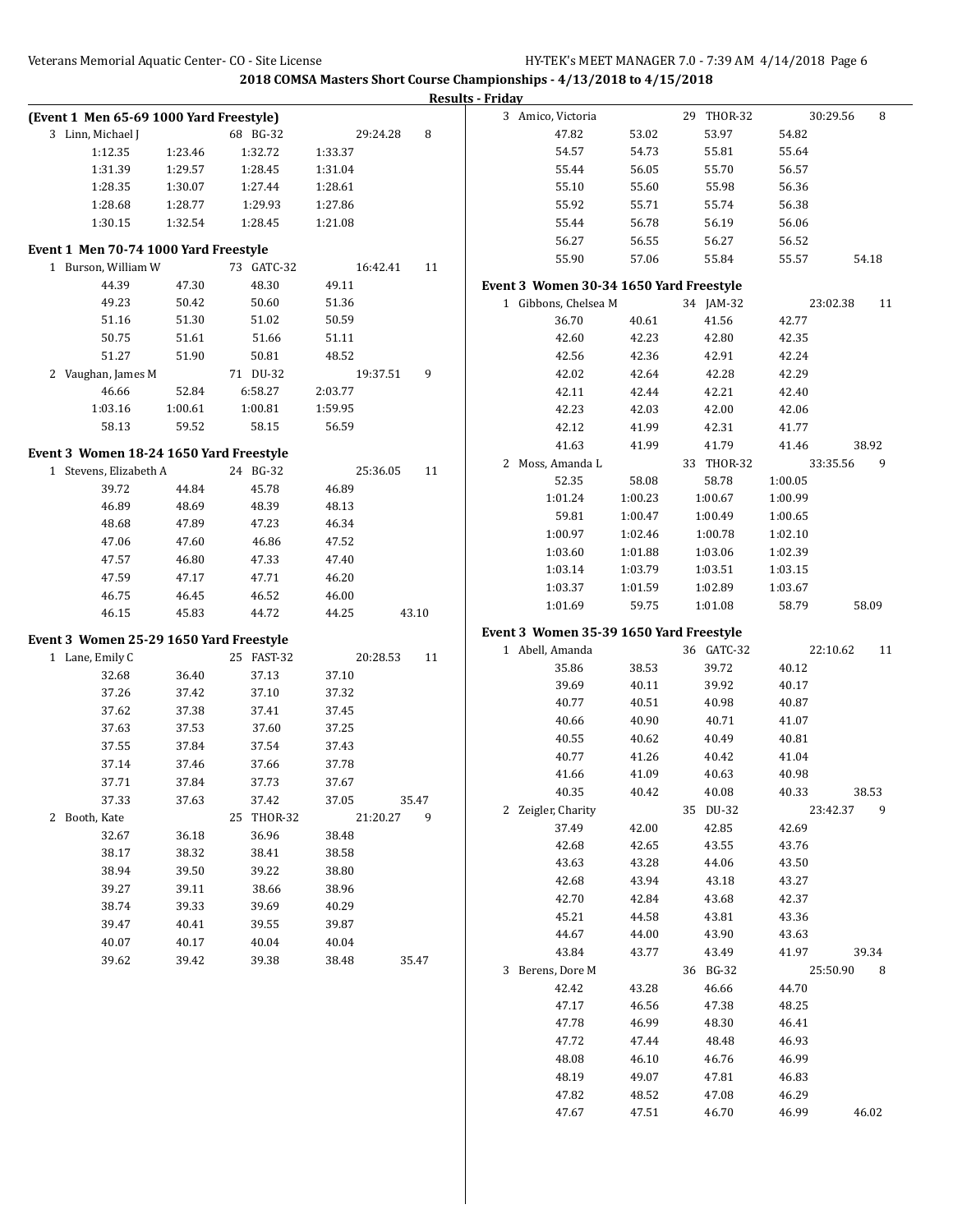|                                           |       |            |       |                            | <b>Results - Friday</b> |                                         |       |            |       |                |
|-------------------------------------------|-------|------------|-------|----------------------------|-------------------------|-----------------------------------------|-------|------------|-------|----------------|
| (Event 3 Women 35-39 1650 Yard Freestyle) |       |            |       |                            |                         | 6 Smith, Roberta L                      |       | 44 CCA     |       | 5<br>26:00.61  |
| 4 Ross, Karen Z                           |       | 37 BG-32   |       | $\overline{7}$<br>26:45.26 |                         | 39.01                                   | 43.38 | 45.44      | 46.64 |                |
| 42.42                                     | 47.29 | 48.38      | 49.02 |                            |                         | 47.54                                   | 48.05 | 46.87      | 49.03 |                |
| 49.67                                     | 50.34 | 50.43      | 49.51 |                            |                         | 47.85                                   | 48.09 | 48.41      | 48.67 |                |
| 48.72                                     | 50.13 | 49.36      | 49.48 |                            |                         | 47.68                                   | 47.47 | 47.52      | 47.13 |                |
| 49.19                                     | 48.14 | 48.53      | 48.39 |                            |                         | 47.45                                   | 48.28 | 47.86      | 48.36 |                |
| 49.51                                     | 49.63 | 49.18      | 48.90 |                            |                         | 48.93                                   | 47.41 | 48.25      | 48.51 |                |
| 48.73                                     | 49.36 | 49.05      | 48.65 |                            |                         | 47.87                                   | 48.42 | 47.32      | 48.35 |                |
| 48.92                                     | 49.20 | 48.84      | 48.23 |                            |                         | 48.24                                   | 48.34 | 47.64      | 46.63 | 43.97          |
| 48.95                                     | 48.30 | 48.66      | 47.82 | 44.33                      |                         | 7 Soto, Sandra M                        |       | 43 THOR-32 |       | 28:08.98<br>4  |
|                                           |       |            |       |                            |                         | 43.02                                   | 47.68 | 49.00      | 50.19 |                |
| Event 3 Women 40-44 1650 Yard Freestyle   |       |            |       |                            |                         | 49.70                                   | 52.03 | 52.30      | 51.90 |                |
| 1 Vitcenda, Jessica                       |       | 41 GATC-32 |       | 22:36.59<br>11             |                         | 53.22                                   | 52.03 | 51.76      | 51.44 |                |
| 37.32                                     | 39.04 | 40.46      | 40.47 |                            |                         | 51.28                                   | 50.16 | 51.74      | 53.16 |                |
| 41.20                                     | 41.28 | 42.06      | 42.03 |                            |                         | 51.48                                   | 51.41 | 52.70      | 51.32 |                |
| 41.52                                     | 41.77 | 40.99      | 41.09 |                            |                         | 51.81                                   | 52.05 | 52.14      | 52.61 |                |
| 41.06                                     | 41.48 | 41.23      | 41.58 |                            |                         | 51.93                                   | 50.86 | 51.56      | 52.62 |                |
| 40.95                                     | 41.41 | 41.01      | 41.18 |                            |                         | 52.53                                   | 52.70 | 51.18      | 51.60 | 47.87          |
| 41.23                                     | 41.50 | 41.63      | 41.84 |                            |                         |                                         |       |            |       |                |
| 41.77                                     | 41.75 | 42.31      | 41.79 |                            |                         | Event 3 Women 45-49 1650 Yard Freestyle |       |            |       |                |
| 41.66                                     | 41.74 | 41.25      | 40.32 | 38.67                      |                         | 1 Arthur Sanchez, Melissa               |       | 47 CMS-32  |       | 21:33.75<br>11 |
| 2 Castellano, Sara E                      |       | 41 LMS-32  |       | 22:39.58<br>9              |                         | 34.52                                   | 37.31 | 38.93      | 39.10 |                |
| 35.81                                     | 39.18 | 40.49      | 40.94 |                            |                         | 39.50                                   | 39.61 | 39.49      | 39.95 |                |
| 41.18                                     | 40.92 | 41.24      | 41.19 |                            |                         | 39.74                                   | 39.18 | 39.25      | 39.69 |                |
| 41.72                                     | 41.40 | 41.35      | 41.13 |                            |                         | 39.88                                   | 39.64 | 39.52      | 39.67 |                |
| 41.10                                     | 41.09 | 41.57      | 41.94 |                            |                         | 39.55                                   | 39.72 | 39.39      | 39.92 |                |
| 41.63                                     | 41.31 | 41.81      | 41.38 |                            |                         | 39.56                                   | 40.21 | 39.53      | 39.27 |                |
| 41.20                                     | 42.00 | 41.43      | 41.82 |                            |                         | 39.50                                   | 38.95 | 38.73      | 39.28 |                |
| 41.85                                     | 41.83 | 42.07      | 42.39 |                            |                         | 39.05                                   | 39.46 | 39.93      | 39.16 | 37.56          |
| 42.02                                     | 41.44 | 42.16      | 40.61 | 40.38                      |                         | 2 Richardson, Kim G                     |       | 49 FAST-32 |       | 21:55.99<br>9  |
| 3 O'Connell, Fontaine                     |       | 43 JAM-32  |       | 22:57.45<br>8              |                         | 33.45                                   | 37.03 | 38.42      | 39.52 |                |
| 39.62                                     | 41.70 | 41.91      | 42.31 |                            |                         | 39.75                                   | 39.85 | 39.39      | 40.45 |                |
| 42.28                                     | 41.72 | 41.28      | 42.41 |                            |                         | 39.84                                   | 40.26 | 40.17      | 40.46 |                |
| 42.22                                     | 42.51 | 41.86      | 42.57 |                            |                         | 40.69                                   | 41.33 | 39.99      | 40.40 |                |
| 41.97                                     | 42.12 | 42.18      | 42.23 |                            |                         | 40.51                                   | 40.72 | 40.66      | 41.10 |                |
| 42.36                                     | 42.06 | 42.58      | 42.07 |                            |                         | 40.30                                   | 40.82 | 40.91      | 40.24 |                |
| 42.26                                     | 42.27 | 41.64      | 41.38 |                            |                         | 40.51                                   | 40.37 | 40.59      | 40.71 |                |
| 41.84                                     | 41.45 | 41.13      | 41.35 |                            |                         | 40.11                                   | 40.40 | 40.26      | 39.32 | 37.46          |
| 41.50                                     | 41.42 | 41.48      | 41.12 | 38.65                      |                         | 3 Vowles, Nicole                        |       | 47 THOR-32 |       | 22:27.06<br>8  |
| 4 Haskett, Stephanie                      |       | 42 BG-32   |       | 23:54.74<br>7              |                         | 38.35                                   | 40.88 | 41.41      | 41.48 |                |
| 38.45                                     | 41.52 | 42.70      | 43.40 |                            |                         | 41.35                                   | 41.13 | 41.05      | 41.15 |                |
| 43.01                                     | 43.72 | 43.83      | 44.19 |                            |                         | 41.21                                   | 41.13 | 41.09      | 41.02 |                |
| 43.71                                     | 44.21 | 44.34      | 43.99 |                            |                         | 40.86                                   | 40.93 | 40.97      | 41.10 |                |
| 43.85                                     | 44.05 | 43.94      | 43.88 |                            |                         | 40.86                                   | 40.86 | 40.68      | 40.59 |                |
| 44.06                                     | 43.53 | 43.19      | 42.85 |                            |                         | 40.48                                   | 40.90 | 40.83      | 41.00 |                |
| 43.01                                     | 43.18 | 43.82      | 43.78 |                            |                         | 41.19                                   | 41.28 | 41.51      | 41.23 |                |
| 43.66                                     | 44.39 | 44.06      | 44.64 |                            |                         | 41.50                                   | 40.55 | 40.51      | 39.79 | 38.19          |
| 44.09                                     | 43.83 | 43.62      | 43.63 | 42.61                      |                         | 4 Zarou, Kate                           |       | 49 DU-32   |       | 22:57.84<br>7  |
| 5 Hayes, Laurie M                         |       | 42 CRM-32  |       | 23:56.51<br>6              |                         | 39.26                                   | 39.62 | 40.22      | 41.60 |                |
| 37.75                                     | 42.29 | 43.46      | 43.29 |                            |                         | 40.96                                   | 41.30 | 41.38      | 41.70 |                |
| 43.24                                     | 43.43 | 43.29      | 43.34 |                            |                         | 41.88                                   | 41.37 | 42.23      | 42.38 |                |
| 43.49                                     | 43.33 | 43.21      | 43.24 |                            |                         | 42.10                                   | 42.17 | 42.43      | 42.33 |                |
| 43.48                                     | 43.42 | 43.24      | 43.04 |                            |                         | 41.76                                   | 41.83 | 41.75      | 41.71 |                |
| 43.10                                     | 43.11 | 42.87      | 42.78 |                            |                         | 42.18                                   | 42.46 | 42.42      | 42.58 |                |
| 42.95                                     | 43.30 | 43.90      | 55.56 |                            |                         | 42.33                                   | 41.82 | 42.07      | 42.35 |                |
| 42.30                                     | 43.06 | 43.65      | 43.60 |                            |                         | 42.49                                   | 42.05 | 42.61      | 41.64 | 40.86          |
| 46.19                                     | 43.79 | 43.85      | 44.10 | 41.86                      |                         |                                         |       |            |       |                |
|                                           |       |            |       |                            |                         |                                         |       |            |       |                |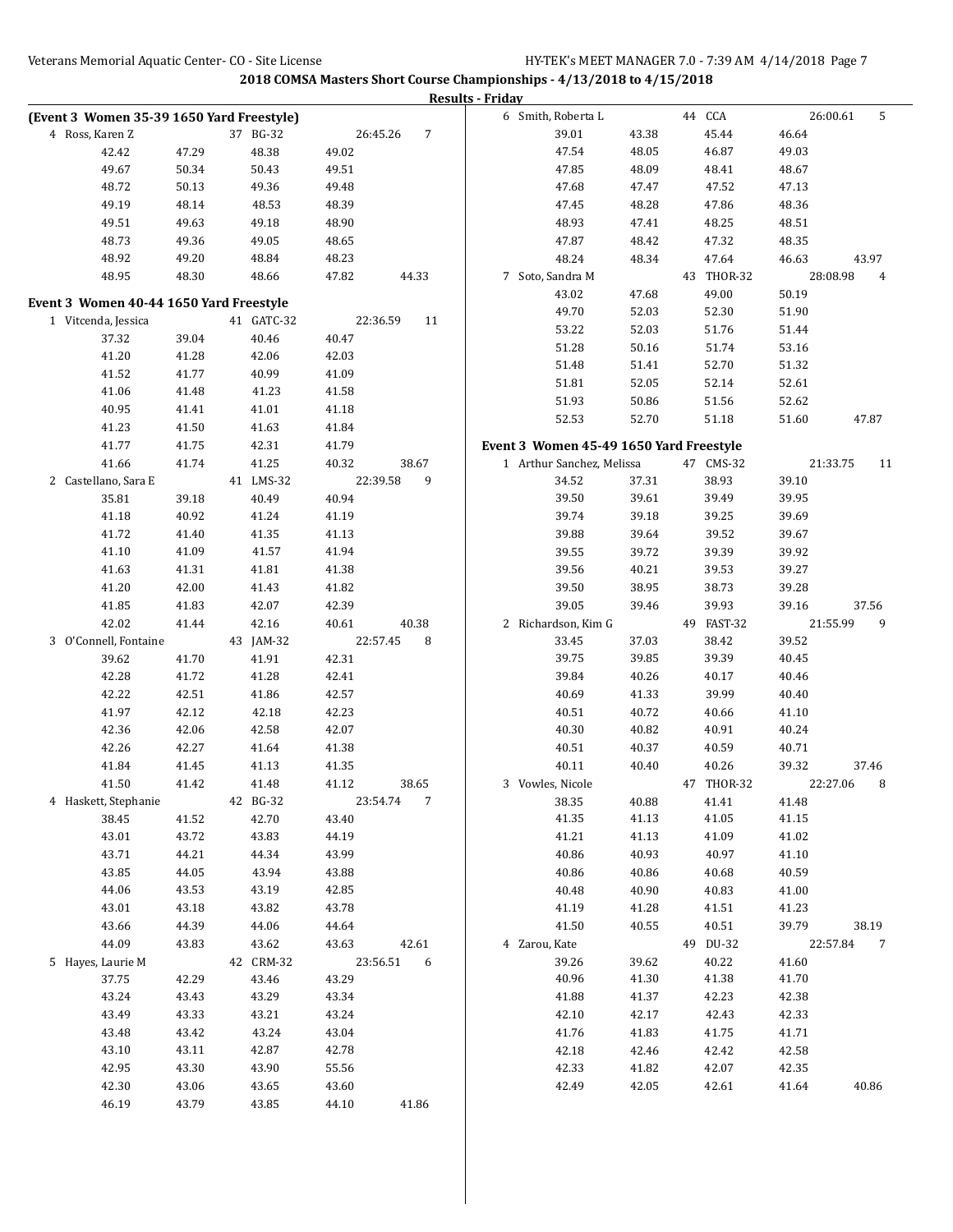|                                           |                |                |                    |                          | <b>Results - Friday</b>                                      |         |            |         |                |
|-------------------------------------------|----------------|----------------|--------------------|--------------------------|--------------------------------------------------------------|---------|------------|---------|----------------|
| (Event 3 Women 45-49 1650 Yard Freestyle) |                |                |                    |                          | Event 3 Women 50-54 1650 Yard Freestyle                      |         |            |         |                |
| 5 Orgill, Michelle                        |                | 46 GATC-32     |                    | 23:44.20<br>6            | 1 Vanderpoel, Nicole L                                       |         | 53 GATC-32 |         | 21:39.63<br>11 |
| 41.25                                     | 44.11          | 44.71          | 45.03              |                          | 36.63                                                        | 39.45   | 40.03      | 39.86   |                |
| 44.65                                     | 44.62          | 44.52          | 43.43              |                          | 39.60                                                        | 39.81   | 39.97      | 39.94   |                |
| 43.45                                     | 43.78          | 43.10          | 43.48              |                          | 39.82                                                        | 40.02   | 39.70      | 39.68   |                |
| 43.19                                     | 43.97          | 43.17          | 43.60              |                          | 39.73                                                        | 39.65   | 39.58      | 39.76   |                |
| 42.81                                     | 43.85          | 42.84          | 44.19              |                          | 39.43                                                        | 39.62   | 39.54      | 39.30   |                |
| 42.04                                     | 42.39          | 42.64          | 42.81              |                          | 39.46                                                        | 39.31   | 39.75      | 39.42   |                |
| 43.09                                     | 42.58          | 43.35          | 42.42              |                          | 39.64                                                        | 40.03   | 39.41      | 39.41   |                |
| 42.67                                     | 42.31          | 42.54          | 42.23              | 39.38                    | 39.22                                                        | 38.86   | 38.57      | 38.29   | 37.14          |
| 6 Hartney, Tanya                          |                | 45 JAM-32      | 23:45.85           | 5                        | 2 Derr, Kirsten L                                            |         | 53 DU-32   |         | 23:49.72<br>9  |
| 39.07                                     | 41.97          | 42.81          | 43.17              |                          | 38.64                                                        | 40.96   | 42.00      | 42.45   |                |
| 43.15                                     | 43.37          | 43.40          | 43.41              |                          | 42.60                                                        | 43.08   | 42.92      | 43.33   |                |
| 43.25                                     | 43.77          | 43.23          | 43.09              |                          | 43.56                                                        | 43.50   | 43.09      | 43.82   |                |
| 43.43                                     | 43.57          | 43.27          | 43.77              |                          | 43.53                                                        | 43.12   | 43.01      | 43.13   |                |
| 43.64                                     | 43.36          | 44.16          | 43.49              |                          | 43.47                                                        | 43.30   | 43.12      | 43.93   |                |
| 43.18                                     | 43.57          | 43.81          | 43.71              |                          | 44.06                                                        | 44.06   | 43.73      | 47.49   |                |
| 43.77                                     | 43.52          | 43.48          | 43.64              |                          | 42.73                                                        | 43.32   | 42.94      | 47.38   |                |
| 43.83                                     | 43.29          | 43.37          | 42.71              | 41.59                    | 44.18                                                        | 44.05   | 43.75      | 43.53   | 41.94          |
| 7 Kinnersley, Darcy                       |                | 47 GATC-32     |                    | 25:12.95<br>4            | 3 Clapp, Christine J                                         |         | 51 CAC-32  |         | 27:18.61<br>8  |
| 40.95                                     | 44.59          | 45.19          | 45.71              |                          | 45.63                                                        | 47.98   | 49.24      | 50.45   |                |
| 45.79                                     | 45.63          | 45.33          | 45.42              |                          | 49.78                                                        | 50.14   | 49.75      | 49.95   |                |
| 45.71                                     | 45.78          | 45.38          | 45.68              |                          | 49.96                                                        | 49.96   | 49.83      | 49.65   |                |
| 45.89                                     | 45.88          | 45.55          | 45.84              |                          | 50.04                                                        | 49.58   | 50.14      | 49.80   |                |
| 45.84                                     | 46.05          | 47.13          | 46.34              |                          | 50.13                                                        | 50.47   | 50.47      | 50.09   |                |
| 46.40                                     | 46.46          | 46.60          | 46.59              |                          | 49.84                                                        | 49.72   | 50.06      | 50.07   |                |
| 46.70                                     | 47.31          | 46.99          | 46.58              |                          | 50.17                                                        | 49.92   | 50.22      | 50.86   |                |
| 46.56                                     | 46.86          | 46.73          | 46.29              | 43.20                    | 50.61                                                        | 50.00   | 49.04      | 49.28   | 45.78          |
| 8 Heusch, Marina                          |                | 48 GATC-32     |                    | 25:32.41<br>3            | 4 Casper, Dana                                               |         | 54 CCA     |         | 35:05.90<br>7  |
| 40.96                                     | 44.74          | 45.83          | 46.46              |                          | 53.35                                                        | 1:04.62 | 1:05.10    | 1:03.43 |                |
| 46.76                                     | 46.58          | 47.17          | 47.29              |                          | 1:04.53                                                      | 1:05.30 | 1:03.49    | 1:02.41 |                |
| 47.75                                     | 47.60          | 47.08          | 47.05              |                          | 1:04.09                                                      | 1:01.86 | 1:03.04    | 1:03.08 |                |
| 46.67                                     | 47.04          | 47.16          | 46.87              |                          | 1:03.34                                                      | 1:04.08 | 1:04.58    | 1:05.80 |                |
| 46.62                                     | 46.85          | 47.11          | 46.37              |                          | 1:05.53                                                      | 1:05.27 | 1:03.50    | 1:06.15 |                |
| 46.80                                     | 46.66          | 46.46          | 46.43              |                          | 1:04.16                                                      | 1:04.68 | 1:04.24    | 1:04.71 |                |
| 47.06                                     | 46.50          | 46.29          | 46.32              |                          | 1:04.22                                                      | 1:05.03 | 1:05.50    | 1:04.56 |                |
| 48.08                                     | 47.53          | 46.47          | 45.88              | 41.97                    | 1:02.31                                                      | 1:04.50 | 1:03.86    | 1:04.58 | 1:01.00        |
| 9 Llewellyn, Jody                         |                | 46 CCA         |                    | 26:15.53<br>2            |                                                              |         |            |         |                |
| 1:22.42<br>48.70                          | 47.16<br>48.42 | 46.97<br>49.23 | 2:23.05<br>1:37.23 |                          | Event 3 Women 55-59 1650 Yard Freestyle<br>1 Najjar, Ellie S |         | 56 DU-32   |         | 20:01.37<br>11 |
| 1:36.00                                   | 2:26.13        | 3:13.69        | 1:37.42            |                          | 32.71                                                        | 35.01   | 35.99      | 36.80   |                |
| 1:36.97                                   | 2:25.03        |                |                    |                          | 37.03                                                        | 37.10   | 37.20      | 37.00   |                |
|                                           |                |                |                    | 44.42                    | 37.10                                                        | 36.77   | 36.86      | 36.86   |                |
| 10 Olczak, Suzanne F                      |                | 49 CAC-32      |                    | 28:27.75<br>$\mathbf{1}$ | 36.70                                                        | 37.17   | 36.88      | 36.97   |                |
| 43.42                                     | 49.28          | 51.44          | 51.84              |                          | 36.65                                                        | 36.97   | 36.46      | 36.89   |                |
| 52.03                                     | 52.77          | 52.63          | 52.55              |                          | 36.94                                                        | 36.29   | 36.58      | 36.43   |                |
| 52.92                                     | 52.10          | 51.04          | 52.07              |                          | 36.26                                                        | 36.43   | 36.03      | 36.34   |                |
| 52.24                                     | 51.82          | 51.81          | 51.84              |                          | 36.42                                                        | 36.22   | 36.07      | 35.77   | 34.47          |
| 52.26                                     | 52.50          | 51.99          | 51.18              |                          | 2 McDonald, Kae                                              |         | 55 SOPR-32 |         | 26:04.81<br>9  |
| 51.44                                     | 51.46          | 51.86          | 52.35              |                          | 40.58                                                        | 46.23   | 47.58      | 48.27   |                |
| 52.62                                     | 52.91          | 53.58          | 52.08              |                          | 47.89                                                        | 48.27   | 48.63      | 48.29   |                |
| 52.94                                     | 53.03          | 52.23          | 51.69              | 49.83                    | 47.93                                                        | 48.54   | 48.20      | 47.36   |                |
|                                           |                |                |                    |                          | 47.61                                                        | 47.69   | 47.89      | 47.96   |                |
|                                           |                |                |                    |                          | 47.62                                                        | 47.75   | 47.38      | 48.09   |                |
|                                           |                |                |                    |                          | 47.86                                                        | 47.77   | 47.84      | 48.02   |                |
|                                           |                |                |                    |                          | 47.89                                                        | 47.60   | 47.25      | 47.79   |                |
|                                           |                |                |                    |                          | 46.97                                                        | 47.30   | 47.65      | 46.63   | 44.48          |
|                                           |                |                |                    |                          |                                                              |         |            |         |                |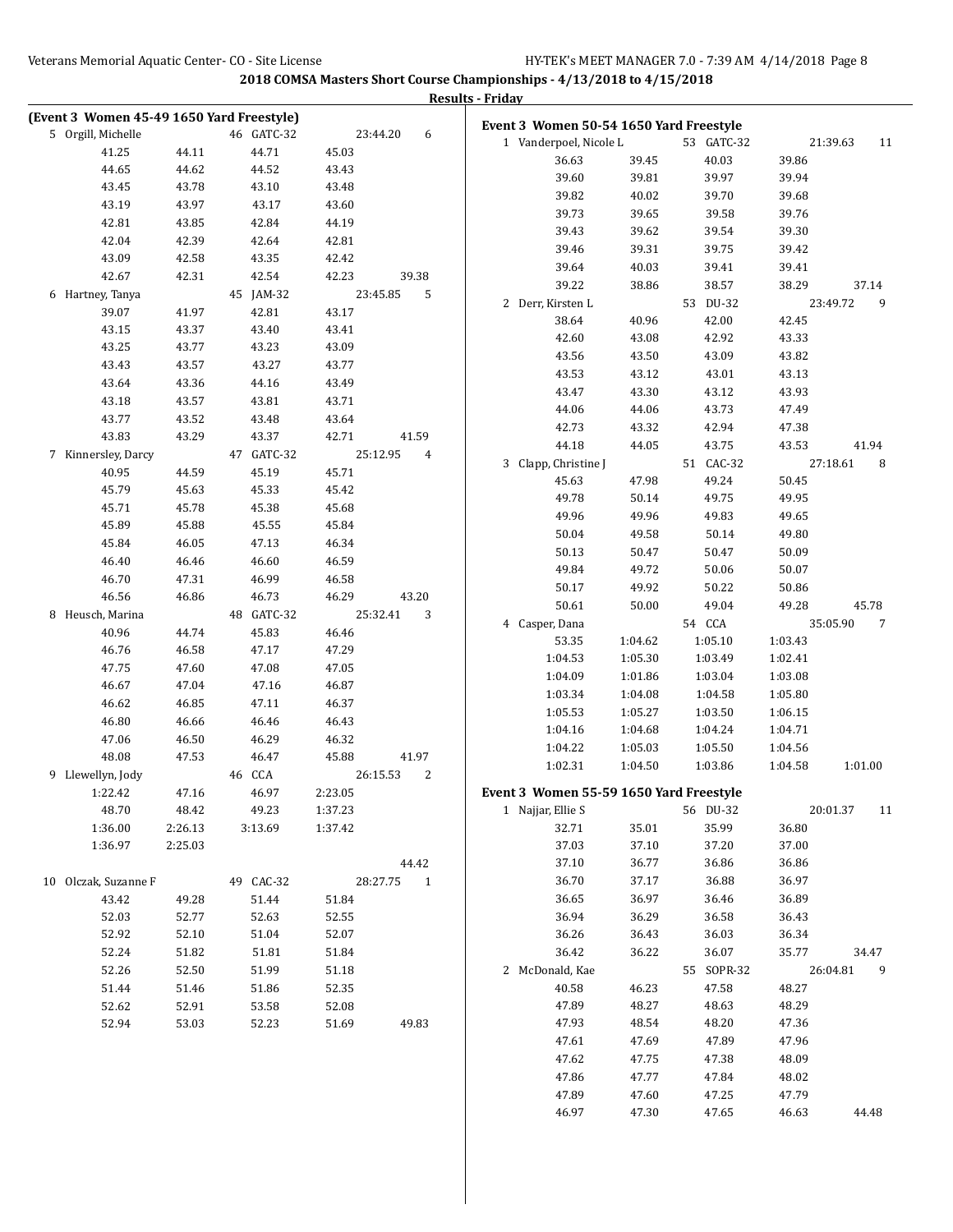|                                           |         |            |         |                | <b>Results - Friday</b>                 |         |            |         |                |
|-------------------------------------------|---------|------------|---------|----------------|-----------------------------------------|---------|------------|---------|----------------|
| (Event 3 Women 55-59 1650 Yard Freestyle) |         |            |         |                | 2 Guidas, Claire M                      |         | 60 SOPR-32 |         | 9<br>29:29.61  |
| 3 Przekwas, Julie                         |         | 55 DU-32   |         | 8<br>26:16.47  | 46.35                                   | 51.87   | 52.77      | 52.82   |                |
| 44.71                                     | 47.57   | 47.38      | 47.42   |                | 53.47                                   | 53.76   | 53.22      | 53.93   |                |
| 46.91                                     | 47.54   | 47.85      | 48.64   |                | 54.13                                   | 54.00   | 53.52      | 53.54   |                |
| 48.50                                     | 47.64   | 47.96      | 47.19   |                | 53.75                                   | 53.70   | 53.66      | 54.96   |                |
| 48.49                                     | 47.25   | 48.26      | 48.26   |                | 53.83                                   | 55.20   | 54.83      | 55.32   |                |
| 48.42                                     | 48.27   | 48.55      | 48.16   |                | 54.46                                   | 54.67   | 54.46      | 54.63   |                |
| 48.89                                     | 48.06   | 47.58      | 47.99   |                | 55.30                                   | 53.46   | 54.78      | 53.85   |                |
| 48.78                                     | 48.68   | 47.54      | 48.28   |                | 55.19                                   | 55.44   | 53.76      | 52.92   | 48.06          |
| 48.08                                     | 48.12   | 48.03      | 47.01   | 44.46          | 3 Ramsey, Becky L                       |         | 63 BG-32   |         | 34:04.09<br>8  |
| 4 Townley, Antoinette                     |         | 58 THOR-32 |         | 29:36.77<br>7  | 52.02                                   | 59.81   | 1:00.50    | 2:02.56 |                |
| 51.23                                     | 54.42   | 54.20      | 54.16   |                | 1:01.75                                 | 1:02.67 | 1:02.80    | 1:02.86 |                |
| 54.64                                     | 54.49   | 54.96      | 55.13   |                | 1:03.73                                 | 1:03.04 | 1:02.76    | 1:03.84 |                |
| 55.16                                     |         | 55.29      |         |                |                                         |         | 1:02.38    |         |                |
|                                           | 54.79   |            | 54.33   |                | 1:02.52                                 | 1:06.38 |            | 1:10.55 |                |
| 55.22                                     | 55.41   | 55.26      | 54.63   |                | 1:01.40                                 | 1:00.56 | 1:00.89    | 1:02.52 |                |
| 53.86                                     | 53.97   | 53.63      | 54.95   |                | 1:01.65                                 | 1:02.30 | 1:01.12    | 1:01.68 |                |
| 53.77                                     | 53.09   | 54.71      | 54.26   |                | 1:02.07                                 | 2:03.20 | 2:06.32    | 1:01.38 |                |
| 53.43                                     | 54.18   | 54.15      | 53.93   |                | 1:03.14                                 | 55.69   |            |         |                |
| 53.89                                     | 52.75   | 52.19      | 50.95   | 45.74          | Event 3 Women 65-69 1650 Yard Freestyle |         |            |         |                |
| 5 Sortwell, Andrea                        |         | 58 BG-32   |         | 29:54.25<br>6  | 1 Fouts, Susan                          |         | 67 GATC-32 |         | 25:49.45<br>11 |
| 49.13                                     | 51.90   | 53.70      | 54.17   |                | 42.95                                   | 45.29   | 46.19      | 46.80   |                |
| 54.85                                     | 54.94   | 54.85      | 54.68   |                | 47.30                                   | 47.06   | 47.25      | 46.96   |                |
| 55.04                                     | 55.06   | 55.41      | 54.65   |                | 46.83                                   | 47.28   | 46.81      | 47.10   |                |
| 54.85                                     | 55.26   | 55.43      | 55.31   |                | 47.39                                   | 47.22   | 47.67      | 47.16   |                |
| 55.00                                     | 55.06   | 55.02      | 54.97   |                | 47.32                                   |         |            |         |                |
| 55.11                                     | 54.81   | 55.26      | 55.60   |                |                                         | 47.01   | 47.14      | 47.16   |                |
| 55.74                                     | 55.50   | 55.78      | 55.46   |                | 47.48                                   | 47.40   | 47.19      | 47.19   |                |
| 54.84                                     | 55.06   | 54.60      | 50.33   | 46.88          | 47.60                                   | 47.16   | 47.26      | 47.04   |                |
| 6 Danielsen, Sonia                        |         | 56 GATC-32 |         | 33:00.52<br>5  | 47.28                                   | 47.27   | 47.66      | 47.46   | 45.57          |
| 51.03                                     | 55.06   | 58.68      | 57.39   |                | 2 Panos, Angie                          |         | 68 CCA     |         | 33:06.83<br>9  |
| 57.38                                     | 57.64   | 57.74      | 57.79   |                | 55.31                                   | 58.32   | 58.76      | 59.78   |                |
| 58.35                                     | 58.46   | 1:00.05    | 59.30   |                | 58.94                                   | 59.36   | 1:00.39    | 59.79   |                |
| 58.50                                     | 1:08.56 | 57.77      | 58.74   |                | 1:00.72                                 | 59.76   | 1:00.61    | 1:01.03 |                |
| 1:00.41                                   | 1:10.69 | 58.36      | 59.60   |                | 1:00.57                                 | 1:00.32 | 1:01.16    | 1:00.39 |                |
| 1:00.18                                   | 59.32   | 59.73      | 1:00.94 |                | 1:01.05                                 | 1:01.17 | 1:00.88    | 1:00.62 |                |
| 1:00.40                                   | 1:00.69 | 1:09.02    | 58.52   |                | 1:00.42                                 | 1:01.66 | 1:00.92    | 1:01.73 |                |
| 1:00.00                                   | 1:00.76 | 57.90      | 56.25   | 1:15.31        | 1:01.06                                 | 1:01.52 | 1:00.87    | 1:01.08 |                |
| 7 Clendenen, Karen A                      |         | 55 CCA     |         | 40:54.19<br>4  | 1:01.48                                 | 1:00.89 | 1:00.40    | 59.76   | 56.11          |
|                                           |         | 1:13.11    | 1:14.22 |                | Event 3 Women 70-74 1650 Yard Freestyle |         |            |         |                |
| 1:08.46                                   | 1:12.16 |            |         |                |                                         |         |            |         | 11             |
| 1:14.13                                   | 1:13.95 | 1:13.03    | 1:16.14 |                | 1 Noble, Ann                            |         | 70 CCA     |         | 35:10.00       |
| 1:16.21                                   | 1:16.44 | 1:15.12    | 1:15.55 |                | 58.19                                   | 1:06.43 | 1:05.69    | 1:04.34 |                |
| 1:16.93                                   | 1:17.82 | 1:16.78    | 1:14.28 |                | 1:05.40                                 | 1:05.30 | 1:02.00    | 1:05.50 |                |
| 1:16.78                                   | 1:15.27 | 1:17.26    | 1:17.92 |                | 1:03.31                                 | 1:04.13 | 1:04.65    | 1:04.32 |                |
| 1:15.54                                   | 1:15.88 | 1:17.14    | 1:13.81 |                | 1:05.12                                 | 1:03.76 | 1:04.16    | 1:04.31 |                |
| 1:14.79                                   | 1:13.03 | 1:13.42    | 1:14.33 |                | 1:03.28                                 | 1:05.56 | 1:02.48    | 1:05.25 |                |
| 1:15.16                                   | 1:12.86 | 1:11.83    | 1:10.69 | 1:04.15        | 1:03.98                                 | 1:04.27 | 1:03.14    | 1:03.40 |                |
| Event 3 Women 60-64 1650 Yard Freestyle   |         |            |         |                | 1:03.77                                 | 1:05.09 | 1:03.15    | 1:03.75 |                |
| 1 Lestikow, Polly B                       |         | 64 CMS-32  |         | 28:02.49<br>11 | 1:04.69                                 | 1:03.13 | 1:04.54    | 1:03.49 | 1:00.42        |
| 46.28                                     | 48.38   | 51.41      | 51.62   |                |                                         |         |            |         |                |
| 49.95                                     | 50.52   | 51.42      | 51.79   |                |                                         |         |            |         |                |
| 50.75                                     | 50.68   | 51.60      | 51.23   |                |                                         |         |            |         |                |
| 51.19                                     | 50.59   | 51.32      | 51.36   |                |                                         |         |            |         |                |
|                                           |         |            |         |                |                                         |         |            |         |                |
| 51.41                                     | 51.22   | 50.68      | 51.78   |                |                                         |         |            |         |                |
| 50.81                                     | 51.56   | 50.50      | 51.59   |                |                                         |         |            |         |                |
| 52.18                                     | 52.41   | 52.35      | 50.91   |                |                                         |         |            |         |                |
| 50.77                                     | 51.80   | 51.07      | 51.17   | 50.19          |                                         |         |            |         |                |
|                                           |         |            |         |                |                                         |         |            |         |                |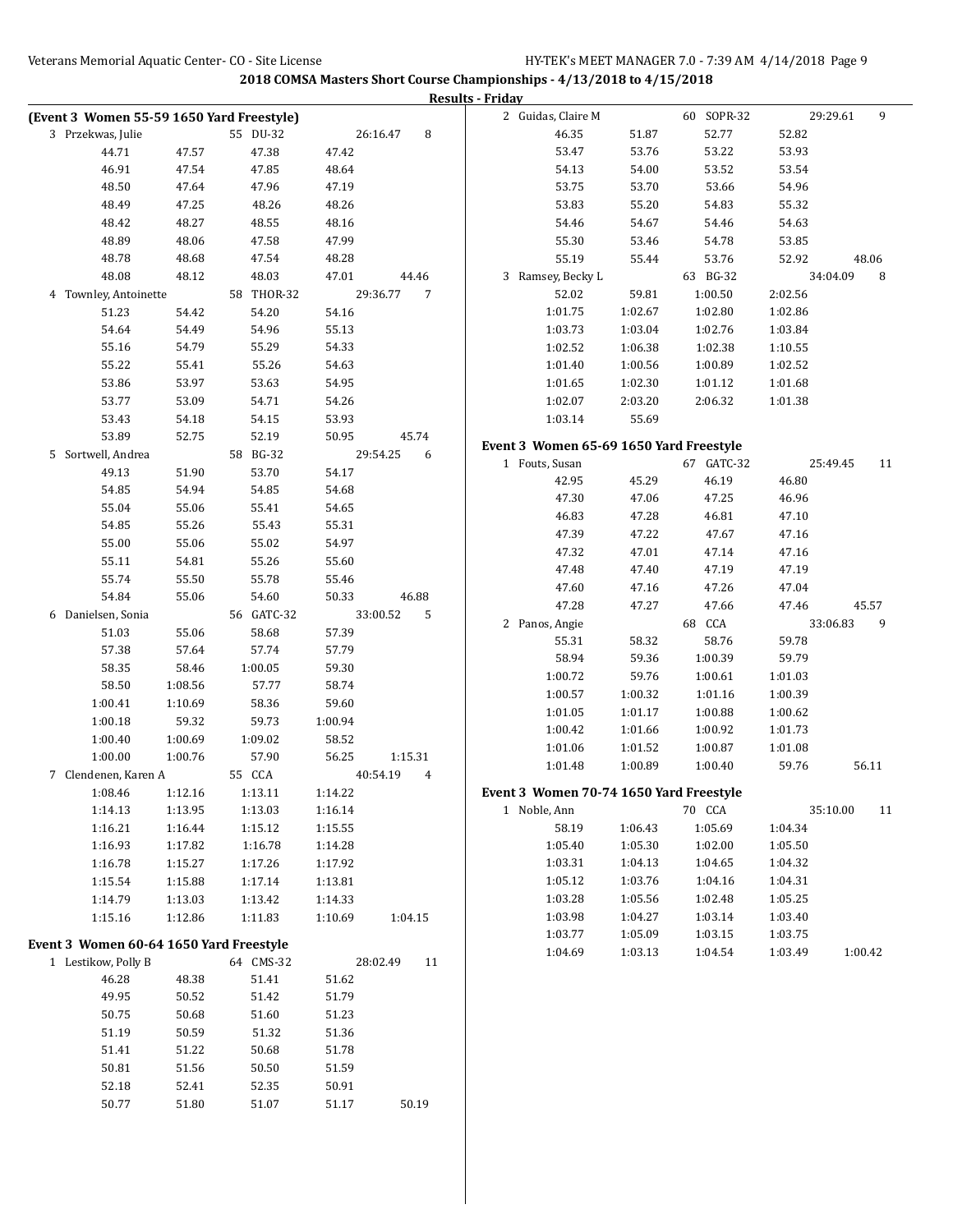|                                         |       |            |          |       | <b>Results - Friday</b>                                  |                |            |                |
|-----------------------------------------|-------|------------|----------|-------|----------------------------------------------------------|----------------|------------|----------------|
| Event 3 Women 75-79 1650 Yard Freestyle |       |            |          |       | 2 Clark, Steve                                           |                | 34 THOR-32 | 9<br>21:23.53  |
| 1 Wise, Louise                          |       | 75 DAWG    | 30:37.09 | 11    | 31.61                                                    | 34.70          | 35.61      | 36.31          |
| 49.78                                   | 53.87 | 56.81      | 56.69    |       | 37.19                                                    | 37.77          | 38.23      | 38.22          |
| 56.19                                   | 55.78 | 57.13      | 55.69    |       | 38.31                                                    | 38.96          | 38.57      | 39.01          |
| 56.44                                   | 57.51 | 55.12      | 56.51    |       | 39.27                                                    | 39.72          | 39.64      | 40.25          |
| 56.53                                   | 56.63 | 55.16      | 55.66    |       | 39.65                                                    | 39.97          | 39.65      | 40.04          |
| 56.50                                   | 55.98 | 55.40      | 55.33    |       | 40.29                                                    | 40.16          | 40.72      | 40.48          |
| 56.01                                   | 55.57 | 54.75      | 57.36    |       | 40.73                                                    | 40.91          | 40.38      | 39.84          |
| 54.77                                   | 56.34 | 55.63      | 55.71    |       | 40.50                                                    | 39.75          | 39.72      | 38.81<br>38.56 |
| 56.11                                   | 56.10 | 54.65      | 55.25    | 54.13 | Event 3 Men 35-39 1650 Yard Freestyle                    |                |            |                |
| Event 3 Men 18-24 1650 Yard Freestyle   |       |            |          |       | 1 Batchelder, John R                                     |                | 37 FMST-32 | 18:23.62<br>11 |
| 1 Mathys, Philip                        |       | 23 SS      | 20:50.49 | 11    | 29.62                                                    | 31.93          | 32.82      | 33.29          |
| 31.27                                   | 35.28 | 36.36      | 37.60    |       | 33.25                                                    | 33.95          | 34.06      | 34.34          |
| 38.21                                   | 38.22 | 38.48      | 39.21    |       | 33.37                                                    | 33.35          | 34.48      | 34.10          |
| 39.26                                   | 39.34 | 39.18      | 39.10    |       | 34.56                                                    | 33.98          | 33.96      | 34.12          |
| 39.30                                   | 38.86 | 38.60      | 38.66    |       | 33.40                                                    | 33.75          | 33.73      | 33.61          |
| 38.57                                   | 38.17 | 37.84      | 38.40    |       | 34.00                                                    | 34.03          | 33.95      | 33.41          |
| 38.44                                   | 38.52 | 38.91      | 38.39    |       | 33.54                                                    | 33.69          | 33.54      | 33.31          |
| 38.17                                   | 38.20 | 37.39      | 37.39    |       | 33.61                                                    | 33.11          | 33.04      | 32.24<br>32.48 |
| 37.93                                   | 38.24 | 37.28      | 37.17    | 34.55 | 2 Hermsen, Matthew D                                     |                | 36 SS      | 23:41.26<br>9  |
| 2 Porras, Felipe                        |       | 22 FMST-32 | 20:59.00 | 9     | 36.90                                                    | 40.49          | 42.55      | 43.21          |
| 33.88                                   | 37.08 | 37.81      | 38.39    |       | 42.76                                                    | 43.40          | 43.60      | 44.02          |
| 38.95                                   | 39.27 | 38.95      | 39.16    |       | 43.42                                                    | 43.25          | 43.48      | 43.47          |
| 38.83                                   | 38.64 | 38.78      | 38.90    |       | 44.08                                                    | 43.97          | 43.85      | 43.50          |
| 38.45                                   |       | 38.78      | 38.81    |       | 43.95                                                    | 43.79          | 43.36      | 44.07          |
|                                         | 38.43 |            |          |       | 43.39                                                    | 43.29          | 43.62      | 43.53          |
| 38.41                                   | 38.83 | 38.55      | 38.45    |       | 43.33                                                    | 43.30          | 43.69      | 43.60          |
| 38.07                                   | 38.81 | 38.72      | 39.04    |       | 43.48                                                    | 43.79          | 43.31      | 42.77<br>39.04 |
| 37.91                                   | 38.01 | 38.21      | 38.72    |       |                                                          |                |            |                |
| 38.01                                   | 37.91 | 37.52      | 37.26    | 33.46 | Event 3 Men 40-44 1650 Yard Freestyle<br>1 Jones, Ryan K |                | 41 CAC-32  | 21:08.01<br>11 |
| Event 3 Men 25-29 1650 Yard Freestyle   |       |            |          |       | 32.10                                                    | 36.46          | 36.70      | 37.20          |
| 1 Ballard, Jeffrey D                    |       | 26 FMST-32 | 21:57.85 | 11    | 36.96                                                    | 37.61          | 37.58      | 37.31          |
| 30.90                                   | 34.00 | 35.44      | 37.07    |       | 37.99                                                    | 38.08          | 38.68      | 38.26          |
| 38.29                                   | 38.12 | 38.35      | 40.41    |       | 38.43                                                    | 38.96          | 39.30      | 39.03          |
| 38.68                                   | 40.09 | 41.42      | 41.43    |       | 38.77                                                    | 39.90          | 39.53      | 39.16          |
| 42.18                                   | 41.59 | 41.62      | 39.88    |       | 39.43                                                    | 39.69          | 38.24      | 40.09          |
| 40.36                                   | 40.18 | 40.48      | 39.98    |       | 39.26                                                    | 39.25          | 39.08      | 38.20          |
| 40.08                                   | 40.46 | 40.74      | 41.43    |       | 38.27                                                    | 39.23          | $38.53\,$  | 43.42<br>37.31 |
| 41.48                                   | 41.79 | 42.31      | 40.58    |       | 2 Riccardi, Demian                                       |                | 40 BG-32   | 21:20.57<br>9  |
| 40.72                                   | 41.51 | 42.70      | 41.26    | 42.32 |                                                          |                | 38.55      |                |
| Event 3 Men 30-34 1650 Yard Freestyle   |       |            |          |       | 34.18<br>38.91                                           | 37.94<br>39.08 | 38.69      | 38.16<br>38.44 |
| 1 Fahev, Sean P                         |       | 32 GATC-32 | 19:57.68 | 11    | 38.26                                                    | 38.34          | 38.71      | 38.84          |
| 31.94                                   | 35.54 | 36.47      | 35.70    |       | 39.04                                                    | 39.39          | 38.50      | 38.65          |
| 35.78                                   | 35.69 | 36.11      | 36.15    |       | 39.95                                                    |                |            |                |
| 36.11                                   | 35.51 | 36.92      | 36.19    |       |                                                          | 39.13          | 38.54      | 38.92          |
| 37.49                                   |       |            | 36.97    |       | 39.59                                                    | 39.74          | 39.87      | 39.14          |
|                                         | 35.58 | 37.08      |          |       | 39.33                                                    | 39.21          | 41.12      | 40.06          |
| 36.55                                   | 36.39 | 36.69      | 36.00    |       | 39.14                                                    | 38.92          | 39.42      | 34.92<br>39.89 |
| 36.95                                   | 36.46 | 37.18      | 37.10    |       | 3 Crosscup, Daniel W                                     |                | 42 FAST-32 | 21:41.32<br>8  |
| 36.92                                   | 36.11 | 37.89      | 37.25    |       | 34.44                                                    | 36.87          | 37.41      | 37.91          |
| 37.21                                   | 36.95 | 36.70      | 36.37    | 33.73 | 38.36                                                    | 39.38          | 39.21      | 39.11          |
|                                         |       |            |          |       | 39.13                                                    | 39.23          | 39.90      | 40.00          |
|                                         |       |            |          |       | 39.56                                                    | 39.89          | 39.63      | 39.95          |
|                                         |       |            |          |       | 40.21                                                    | 40.13          | 40.23      | 40.04          |
|                                         |       |            |          |       | 40.15                                                    | 40.43          | 40.12      | 40.12          |
|                                         |       |            |          |       | 40.40                                                    | 40.26          | 40.82      | 40.84          |
|                                         |       |            |          |       | 40.58                                                    | 40.32          | 40.12      | 39.32<br>37.25 |
|                                         |       |            |          |       |                                                          |                |            |                |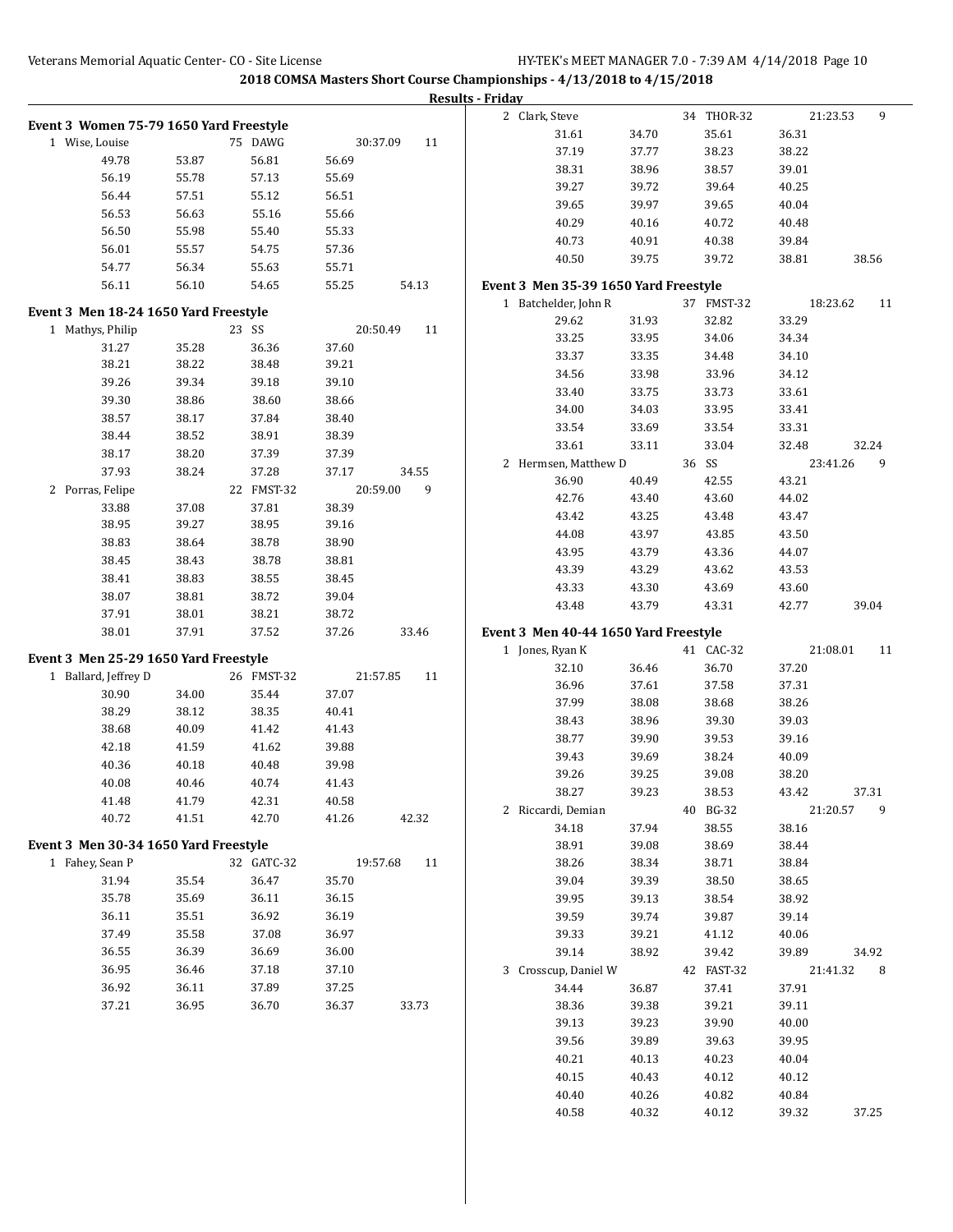|                                       |                |                |                             | <b>Results - Friday</b>               |                                  |                            |
|---------------------------------------|----------------|----------------|-----------------------------|---------------------------------------|----------------------------------|----------------------------|
| Event 3 Men 45-49 1650 Yard Freestyle |                |                |                             | 7 Aten, Ken                           | 45 THOR-32                       | 24:41.72<br>4              |
| 1 Villarreal, George C                |                | 46 FAST-32     | 18:57.60<br>11              | 36.13                                 | 41.94<br>45.81                   | 45.72                      |
| 32.13                                 | 34.70          | 34.28          | 34.49                       | 45.98                                 | 47.07<br>46.35                   | 46.70                      |
| 34.40                                 | 34.32          | 34.70          | 34.55                       | 45.94                                 | 45.27<br>45.87                   | 46.35                      |
| 34.81                                 | 34.69          | 34.65          | 34.87                       | 45.64                                 | 45.23<br>45.64                   | 45.23                      |
| 34.59                                 | 34.59          | 34.87          | 34.00                       | 45.48                                 | 46.22<br>46.29                   | 44.64                      |
| 34.26                                 | 34.57          | 34.78          | 34.36                       | 45.94                                 | 46.24<br>45.72                   | 44.76                      |
| 34.60                                 | 34.48          | 34.15          | 34.26                       | 44.74                                 | 45.09<br>44.73                   | 45.57                      |
| 34.60                                 | 34.51          | 34.91          | 34.63                       | 43.91                                 | 45.84<br>43.97                   | 43.54<br>38.17             |
| 34.65                                 | 34.68          | 34.74          | 34.67<br>34.11              | 8 White, Brad                         | 48 BG-32                         | 25:04.51<br>3              |
| 2 Murphy, Seth                        |                | 48 FMST-32     | 9<br>21:28.47               | 40.09<br>46.06                        | 44.14<br>46.22<br>45.69<br>45.49 | 46.51<br>44.73             |
| 35.63                                 | 38.31          | 38.48          | 38.54                       | 45.44                                 | 45.20<br>44.46                   | 44.36                      |
| 38.84                                 | 39.10          | 39.18          | 39.14                       | 44.84                                 | 44.87<br>44.99                   | 45.08                      |
| 38.98                                 | 38.98          | 39.09          | 38.99                       | 46.14                                 | 46.38<br>47.03                   | 45.83                      |
| 39.09                                 | 39.12          | 39.15          | 39.42                       | 45.38                                 | 46.96<br>46.81                   | 46.97                      |
| 39.42                                 | 39.47          | 39.43          | 39.58                       | 47.42                                 | 45.78<br>46.16                   | 46.43                      |
| 39.52                                 | 39.21          | 39.23          | 39.46                       | 45.58                                 | 45.87<br>45.85                   | 45.61<br>46.14             |
| 39.29                                 | 39.33          | 39.63          | 39.60                       | 9 Brown, Brian D                      | 47 CRM-32                        | 26:31.98<br>$\overline{c}$ |
| 39.79                                 | 39.57          | 39.03          | 37.81<br>39.06              | 45.06                                 | 45.74<br>48.00                   | 47.85                      |
| 3 Weber, Brad                         |                | 48 BG-32       | 21:28.89<br>8               | 49.41                                 | 48.83<br>48.49                   | 48.86                      |
| 33.65                                 | 37.43          | 39.27          | 38.44                       | 48.89                                 | 50.11<br>50.30                   | 49.79                      |
| 39.26                                 | 39.59          | 39.86          | 39.84                       | 48.72                                 | 48.90<br>49.18                   | 48.05                      |
| 38.95                                 | 39.51          | 39.54          | 39.65                       | 48.89                                 | 48.99<br>48.29                   | 47.97                      |
| 39.56                                 | 39.67          | 39.60          | 39.21                       | 47.78                                 | 48.57<br>49.30                   | 47.55                      |
| 39.89                                 | 39.60          | 39.87          | 39.48                       | 48.00                                 | 48.04<br>46.89                   | 48.98                      |
| 39.59                                 | 39.81          | 39.78          | 40.19                       | 45.97                                 | 48.09<br>48.13                   | 47.11<br>47.25             |
| 39.15                                 | 39.63          | 39.07          | 38.88                       |                                       |                                  |                            |
| 39.06                                 | 39.01          | 37.91          | 38.12<br>36.82              | Event 3 Men 50-54 1650 Yard Freestyle |                                  |                            |
| 4 Pazmino, Jorge E                    |                | 48 AM-32       | 22:29.71<br>$7\phantom{.0}$ | 1 Wachendorf, Mark S                  | 52 FMST-32                       | 18:01.97<br>11             |
| 33.21                                 | 36.74          | 38.96          | 38.92                       | 29.14                                 | 31.29<br>31.42                   | 31.46                      |
| 38.86<br>39.97                        | 39.48<br>40.11 | 39.44<br>40.32 | 39.51<br>40.39              | 32.06<br>32.85                        | 32.32<br>32.37<br>32.94          | 32.74<br>32.69             |
| 40.56                                 | 40.75          | 40.83          | 41.59                       | 33.09                                 | 32.64<br>32.92<br>33.32          | 33.31                      |
| 41.26                                 | 41.77          | 42.34          | 43.95                       | 33.23                                 | 33.18<br>33.26                   | 33.13                      |
| 41.89                                 | 42.18          | 42.58          | 42.47                       | 33.30                                 | 33.28<br>33.26                   | 33.41                      |
| 43.10                                 | 43.51          | 43.55          | 43.95                       | 33.49                                 | 33.35<br>33.50                   | 33.30                      |
| 42.65                                 | 43.38          | 41.41          | 41.45<br>38.63              | 33.79                                 | 33.32<br>33.37                   | 33.20<br>32.04             |
| 5 Haji, Salim                         |                | 46 DU-32       | 22:44.86<br>6               | 2 Lawrence, Dietrich W                | 52 JAM-32                        | 19:54.91<br>9              |
| 39.21                                 | 41.37          | 41.75          | 41.76                       | 33.99                                 | 36.81<br>36.09                   | 36.72                      |
| 41.26                                 | 41.61          | 42.56          | 42.74                       | 36.92                                 | 36.68<br>36.20                   | 36.51                      |
| 41.83                                 | 42.27          | 41.96          | 42.19                       | 36.39                                 | 36.41<br>36.22                   | 36.38                      |
| 42.34                                 | 41.80          | 41.90          | 41.89                       | 37.05                                 | 38.26<br>36.51                   | 36.44                      |
| 40.99                                 | 41.23          | 41.60          | 41.71                       | 36.42                                 | 36.26<br>36.56                   | 36.34                      |
| 41.13                                 | 41.58          | 41.04          | 40.85                       | 35.95                                 | 36.07<br>36.12                   | 36.26                      |
| 40.73                                 | 41.69          | 40.88          | 40.91                       | 36.37                                 | 36.31<br>36.61                   | 36.47                      |
| 41.50                                 | 41.10          | 41.29          | 40.53<br>37.66              | 35.75                                 | 35.97<br>35.95                   | 35.18<br>32.74             |
| 6 Hilgartner, Rife                    |                | 47 GATC-32     | 23:48.52<br>5               | 3 Brower, William P                   | 51 LMS-32                        | 21:57.09<br>8              |
| 35.76                                 | 40.66          | 42.83          | 42.93                       | 34.26                                 | 37.60<br>38.48                   | 39.16                      |
| 42.95                                 | 43.60          | 43.37          | 43.81                       | 39.40                                 | 40.08<br>39.96                   | 39.94                      |
| 43.70                                 | 44.48          | 43.94          | 43.97                       | 40.79                                 | 40.11<br>41.17                   | 40.35                      |
| 43.37                                 | 43.83          | 43.81          | 43.79                       | 40.86                                 | 40.99<br>41.07                   | 40.98                      |
| 43.48                                 | 43.46          | 43.29          | 43.92                       | 41.40                                 | 40.39<br>40.42                   | 41.88                      |
| 44.16                                 | 44.16          | 43.95          | 43.86                       | 40.47                                 | 40.35<br>40.73                   | 40.96                      |
| 43.93                                 | 43.31          | 42.97          | 43.26                       | 40.19                                 | 39.96<br>39.60                   | 39.79                      |
| 42.09                                 | 40.98          | 50.20          | 42.85<br>41.85              | 40.30                                 | 39.81<br>40.68                   | 38.69<br>36.27             |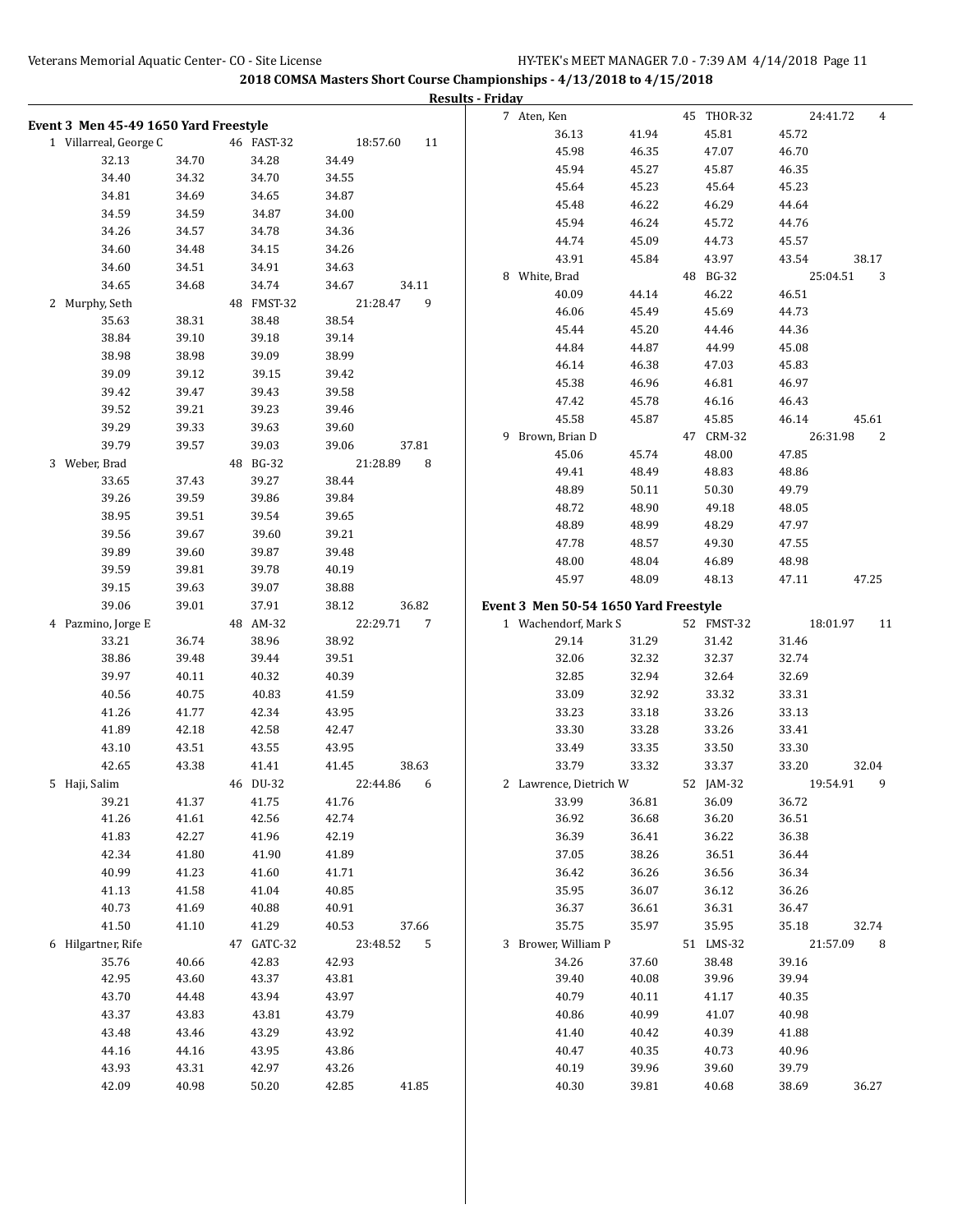|                                       |         |            |                            | Results - Friday                      |         |            |                |
|---------------------------------------|---------|------------|----------------------------|---------------------------------------|---------|------------|----------------|
| Event 3 Men 55-59 1650 Yard Freestyle |         |            |                            | Event 3 Men 60-64 1650 Yard Freestyle |         |            |                |
| 1 Bakel, Joe J                        |         | 56 FAST-32 | 20:23.64<br>11             | 1 Brackett, Bill A                    |         | 60 DU-32   | 19:27.87<br>11 |
| 35.00                                 | 38.12   | 38.42      | 37.96                      | 31.68                                 | 34.41   | 35.08      | 34.96          |
| 37.49                                 | 37.58   | 37.22      | 37.38                      | 34.96                                 | 34.83   | 35.12      | 35.21          |
| 37.53                                 | 37.21   | 37.45      | 37.09                      | 34.99                                 | 35.25   | 35.26      | 35.63          |
| 37.53                                 | 37.46   | 37.45      | 37.31                      | 35.38                                 | 35.68   | 35.47      | 35.60          |
| 37.03                                 | 37.08   | 37.15      | 36.90                      | 35.94                                 | 35.54   | 35.69      | 36.22          |
| 36.91                                 | 37.06   | 37.10      | 37.12                      | 35.76                                 | 35.90   | 35.94      | 36.26          |
| 37.19                                 | 36.94   | 36.95      | 37.25                      | 35.66                                 | 37.02   | 36.21      | 36.69          |
| 36.82                                 | 36.10   | 36.43      | 36.48<br>34.93             | 35.80                                 | 35.14   | 35.93      | 35.32<br>33.34 |
| 2 Edgerton, Karl L                    |         | 55 UC32-32 | 20:45.18<br>9              | 2 Heggy, Terry A                      |         | 63 SOPR-32 | 22:03.31<br>9  |
| 34.80                                 | 37.56   | 38.28      | 38.24                      | 36.82                                 | 40.45   | 40.57      | 40.55          |
| 38.06                                 | 38.03   | 38.29      | 38.51                      | 41.21                                 | 40.54   | 40.50      | 41.09          |
| 37.56                                 | 37.51   | 37.65      | 37.91                      | 40.22                                 | 40.24   | 40.35      | 40.60          |
| 37.81                                 | 37.63   | 37.86      | 38.01                      | 40.34                                 | 41.84   | 40.98      | 40.60          |
| 37.81                                 | 37.70   | 37.98      | 38.07                      | 40.33                                 | 40.10   | 39.84      | 39.96          |
| 38.37                                 | 37.98   | 37.59      | 37.67                      | 40.08                                 | 39.89   | 39.78      | 39.94          |
| 38.32                                 | 38.78   | 37.95      | 38.29                      | 39.89                                 | 40.46   | 39.65      | 39.43          |
| 37.59                                 | 37.54   | 37.39      | 35.81<br>36.63             | 39.83                                 | 39.58   | 38.89      | 38.21<br>40.55 |
| 3 Crozier, Cliff                      |         | 57 FMST-32 | 22:33.23<br>8              | 3 David, Brad G                       |         | 63 FMST-32 | 25:01.56<br>8  |
| 36.82                                 | 41.37   | 41.67      | 42.18                      | 42.10                                 | 44.16   | 44.90      | 45.28          |
| 41.60                                 | 41.98   | 41.75      | 40.80                      | 50.94                                 | 46.38   | 46.50      | 46.13          |
| 41.31                                 | 41.52   | 41.81      | 43.79                      | 46.56                                 | 46.52   | 45.71      | 46.36          |
| 41.02                                 | 40.99   | 41.12      | 41.06                      | 48.46                                 | 45.46   | 46.04      | 45.91          |
| 41.02                                 | 40.20   | 39.84      | 40.79                      | 46.80                                 | 45.34   | 46.74      | 46.06          |
| 40.90                                 | 40.73   | 41.06      | 40.99                      | 45.20                                 | 45.19   | 46.10      | 46.05          |
| 41.17                                 | 40.96   | 41.23      | 41.19                      | 45.56                                 | 44.62   | 45.43      | 44.97          |
| 40.25                                 | 40.89   | 41.32      | 40.61<br>39.29             | 43.68                                 | 43.68   | 43.52      | 42.99<br>42.22 |
| 4 Kelly, John F                       |         | 56 BG-32   | 23:45.78<br>$\overline{7}$ | 4 Ronat, Jon F                        |         | 62 FMST-32 | 25:19.84<br>7  |
| 41.74                                 | 43.02   | 43.78      | 44.55                      | 40.94                                 | 47.59   | 46.62      | 46.58          |
| 43.53                                 | 43.87   | 44.14      | 43.29                      | 46.85                                 | 46.05   | 46.82      | 47.85          |
| 43.70                                 | 43.51   | 43.34      | 43.73                      | 46.10                                 | 46.17   | 47.41      | 45.71          |
| 43.15                                 | 42.97   | 43.39      | 43.19                      | 47.03                                 | 45.97   | 45.80      | 47.07          |
| 42.66                                 | 42.37   | 42.76      | 43.03                      | 46.63                                 | 46.61   | 45.23      | 46.44          |
| 42.60                                 | 43.01   | 43.04      | 42.88                      | 46.65                                 | 46.80   | 45.65      | 45.29          |
| 43.41                                 | 43.06   | 43.30      | 43.87                      | 46.68                                 | 46.17   | 45.75      | 44.77          |
| 43.92                                 | 43.44   | 43.97      | 42.33<br>41.23             | 45.91                                 | 46.52   | 45.49      | 45.83<br>42.86 |
| 5 Bever, Jeffrey L                    |         | 55 BG-32   | 26:06.26 6                 | 5 Krainik, Gregory M                  |         | 63 DU-32   | 28:18.71 6     |
| 40.63                                 | 43.71   | 45.94      | 46.57                      | 40.92                                 | 46.24   | 47.62      | 49.53          |
| 46.20                                 | 47.54   | 47.01      | 47.77                      | 49.69                                 | 50.25   | 50.23      | 50.05          |
| 47.60                                 | 47.36   | 46.74      | 47.49                      | 51.99                                 | 51.69   | 52.58      | 51.78          |
| 47.56                                 | 47.33   | 48.04      | 46.86                      | 52.86                                 | 53.35   | 52.84      | 52.83          |
| 47.21                                 | 47.76   | 48.26      | 48.11                      | 53.68                                 | 51.75   | 51.97      | 52.50          |
| 48.46                                 | 48.69   | 48.64      | 48.12                      | 53.01                                 | 53.67   | 53.66      | 52.98          |
| 48.60                                 | 48.91   | 48.01      | 48.53                      | 52.32                                 | 53.66   | 52.24      | 52.63          |
| 47.88                                 | 49.32   | 48.89      | 49.40<br>47.12             | 53.86                                 | 51.74   | 54.02      | 52.79<br>47.78 |
| 6 Reetz, Eric F                       |         | 58 BG-32   | 27:36.45 5                 | 6 Valvano, John J                     |         | 61 JAM-32  | 29:39.48<br>5  |
| 45.34                                 | 49.72   | 50.83      | 51.02                      | 42.32                                 | 49.21   | 51.04      | 51.69          |
| 51.58                                 | 51.15   | 50.73      | 50.67                      | 52.77                                 | 1:47.96 | 52.97      | 52.92          |
| 50.28                                 | 50.69   | 1:42.72    | 50.41                      | 53.08                                 | 53.99   | 53.30      | 53.84          |
| 50.82                                 | 51.14   | 50.47      | 50.30                      | 55.63                                 | 54.09   | 55.13      | 53.83          |
| 50.63                                 | 51.51   | 50.01      | 50.28                      | 55.29                                 | 55.17   | 55.62      | 55.01          |
| 51.35                                 | 50.43   | 49.97      | 50.16                      | 54.85                                 | 55.40   | 55.23      | 55.35          |
| 51.07                                 | 1:40.45 | 50.18      | 49.58                      | 55.50                                 | 56.15   | 55.68      | 56.05          |
| 49.94                                 | 48.49   | 44.64      |                            | 55.50                                 |         |            | 52.35          |
|                                       |         |            |                            |                                       |         |            |                |